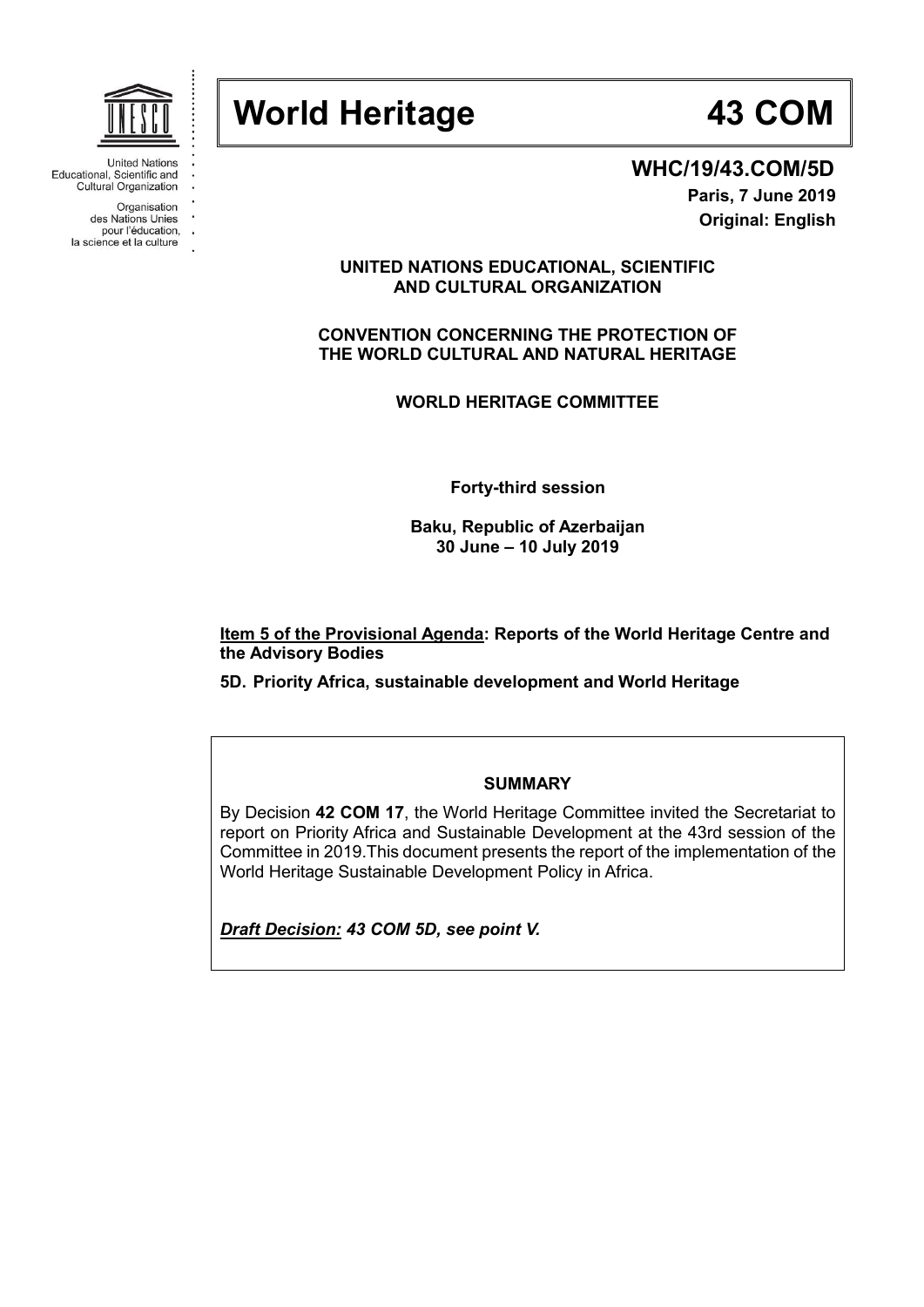# **I. BACKGROUND**

- 1. In November 2015, the General Assembly of States Parties to the World Heritage Convention adopted, by Resolution **20 GA 13,** the Policy Document for the Integration of a Sustainable Development Perspective into the processes of the World Heritage Convention (WH-SDP)(the text of the Policy can be found a[t http://whc.unesco.org/en/sessions/20ga/\)](http://whc.unesco.org/en/sessions/20ga/). Subsequently, the World Heritage Committee by Decision **40 COM 5C** welcomed its adoption and reiterated the need to achieve appropriate balance and integration between the protection of the Outstanding Universal Value (OUV) of World Heritage properties and the pursuit of sustainable development objectives and called upon States Parties to ensure that sustainable development principles are mainstreamed into national processes related to World Heritage, in full respect of the Outstanding Universal Value of World Heritage properties.
- 2. During the examination of the agenda for the 43rd session at the 42nd Session of the World Heritage Committee, and at the request of the African States Parties, the Committee by Decision **42 COM 17** invited the Secretariat to report on Priority Africa, sustainable development and World Heritage.
- 3. It is worth noting that properties on the World Heritage List are also protected by other international legal instruments and programmes, such as the Ramsar Convention on Wetlands, the Convention on Biological Diversity and the Man and Biosphere Programme, which shares nine African sites with the *World Heritage List* as well as elements on the Representative List of the Intangible Cultural Heritage of Humanity and the List of Intangible Cultural Heritage in Need of Urgent Safeguarding under the 2003 Convention for the Safeguarding of the Intangible Cultural Heritage.

## **State of conservation of World Heritage in Africa**

- 4. Today the Africa Region has 46 States Parties to the *Convention* (ratification by Somalia underway), and has 95 properties with 52 cultural, 38 natural and 5 mixed, from 35 States.
- 5. There have been noticeable World Heritage safeguarding successes in the region since the World Heritage Committee adopted the report of the First Cycle of Periodic Reporting in the Africa region in 2002. 1
- 6. On the one hand, the Africa region remains under-represented on the World Heritage List as less than nine percent of all World Heritage properties are located in this region. At the same time, 30% of the properties on the List of World Heritage in Danger are found in the Africa region. Several of these properties are located in conflict and post-conflict areas, which creates very specific challenges for conservation and protection.
- 7. As the birthplace of humanity, some of the African cultural properties contain archaeological features and are unique in that they testify to past human activity and civilization in these areas, but they also remain a very present reality in the daily lives of the communities living in and around them, serving for spiritual and cultural rejuvenation. Their meanings have changed continuously over the centuries to fit into the current lifestyles while serving as historical markers of identity, religion and nation. Of the 52 cultural properties in the Africa region, four (7,7%) are currently on the List of World Heritage in Danger including Timbuktu (Mali), and the Tombs of Buganda Kings at Kasubi (Uganda).
- 8. The variety of the 38 natural World Heritage properties in the Africa region, include mountains, deserts, marine coastlines, forests, savannah, wetlands, lakes and river

<sup>1</sup> World Heritage in Africa Region: Main Results: Second Cycle Periodic Reporting.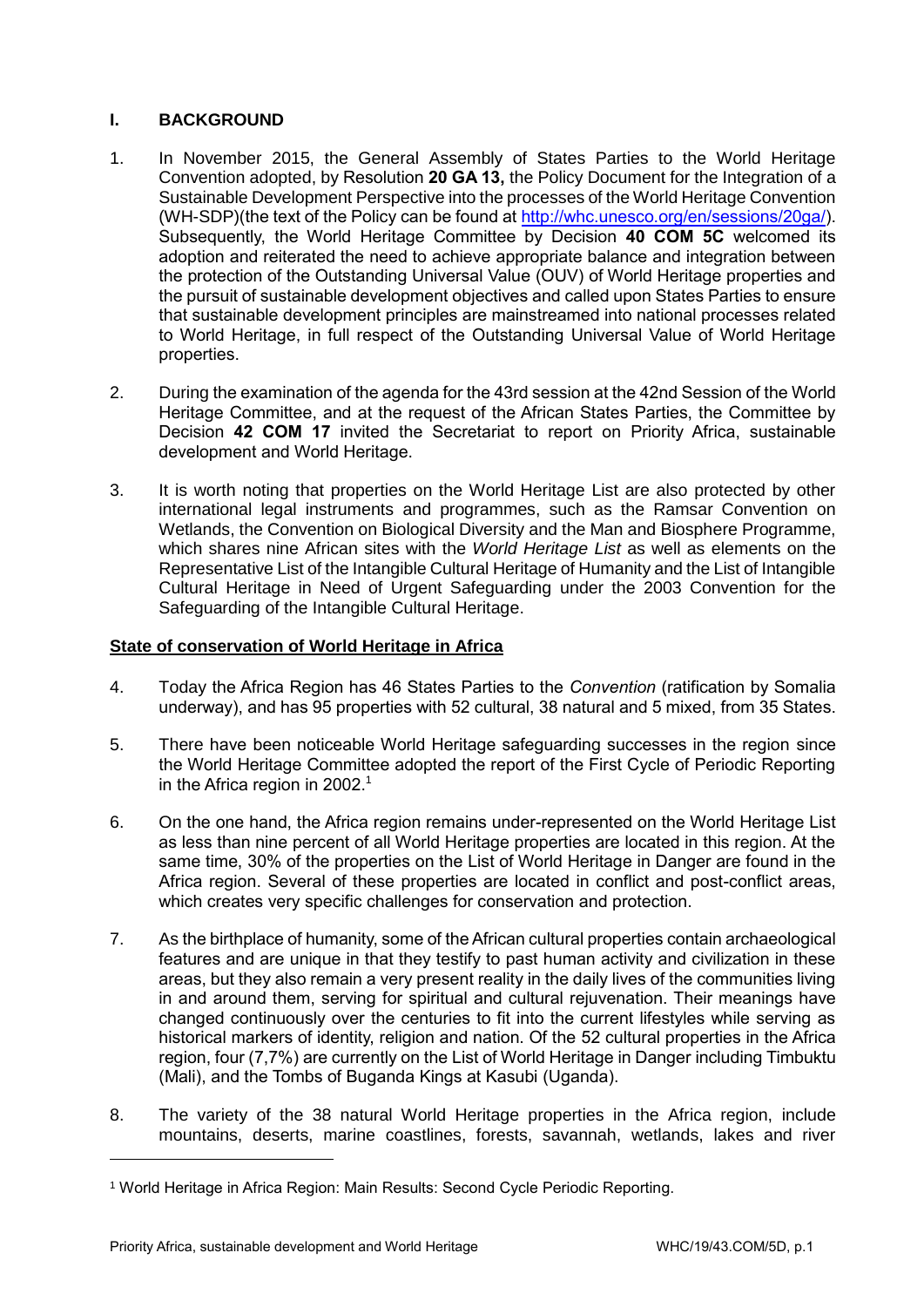systems. The properties are of great importance on account of the biodiversity they contain, often endemic in nature and are unique witnesses to changes in the earth's geological and biological features.

- 9. Many of the properties are increasingly under threat from armed conflict and development pressures. Currently, 12 of the 38 natural properties in Africa (31.5%) are inscribed on the List of World Heritage in Danger.
- 10. As outlined in the "Agenda 2063 The Africa We Want", Africa's culture, heritage, religious and spiritual beliefs are at the heart of the common identity and destiny of the entire continent. These elements play a fundamental role in the construction of African identity and social interaction, essential to the continent's strategies for promoting a pan-African approach and the African Renaissance.

## **II. WORLD HERITAGE AND SUSTAINABLE DEVELOPMENT**

#### **UNESCO policy document on Sustainable Development**

- 11. The *WH-SDP* document reflects the goals of the United Nations *2030 Agenda for Sustainable Development* along with the Sendai Framework for Disaster Risk Reduction 2015-2030. It also includes, for the first time, a number of key references to natural resource management and cultural heritage.
- 12. The World Heritage Sustainable Development policy clearly enunciates the role of World Heritage properties as a guarantor of sustainable development, with a direct call to harness their full potential to sustainable development. The policy notes that: "States Parties in implementing the *Convention* should consider the three dimensions of sustainable development, namely environmental sustainability, inclusive social development and inclusive economic development, together with the fostering of peace and security". With regard to World Heritage properties, their buffer zones and their wider settings it calls for the implementation of policies, interventions, and practices on the part of State Parties that would:
	- a) On environmental sustainability: Protect and enhance biological and cultural diversity, and ecosystem services and benefits for people that contribute to environmental sustainability; Protect and strengthen the ability of communities to resist, adapt, and recover from the effects of climate change and other environmental hazards.
	- b) On inclusive social development: Recognize cultural diversity, inclusion and equity and the potential to enhance quality of life and wellbeing of all stakeholders, and in particular local communities; Uphold, respect and contribute to the implementation of the full range of international human rights standards; Encourage the effective and equitable involvement and participation of indigenous peoples and local communities in decisionmaking, monitoring and evaluation of World Heritage properties and the respect of indigenous peoples' rights in nominating, managing and reporting on World Heritage properties in their own territories; and establish gender-sensitive, gender responsive, and gender transformative policies and practices.
	- c) On Inclusive Economic development: Foster inclusive local economic development and enhancing livelihoods, compatibly with the protection of their OUV; Encourage inclusive and equitable economic investment in sustainable tourism development, including community-based initiatives, and ensure benefit sharing; Strengthen capacity-building, innovation and local entrepreneurship in order to promote a holistic approach to World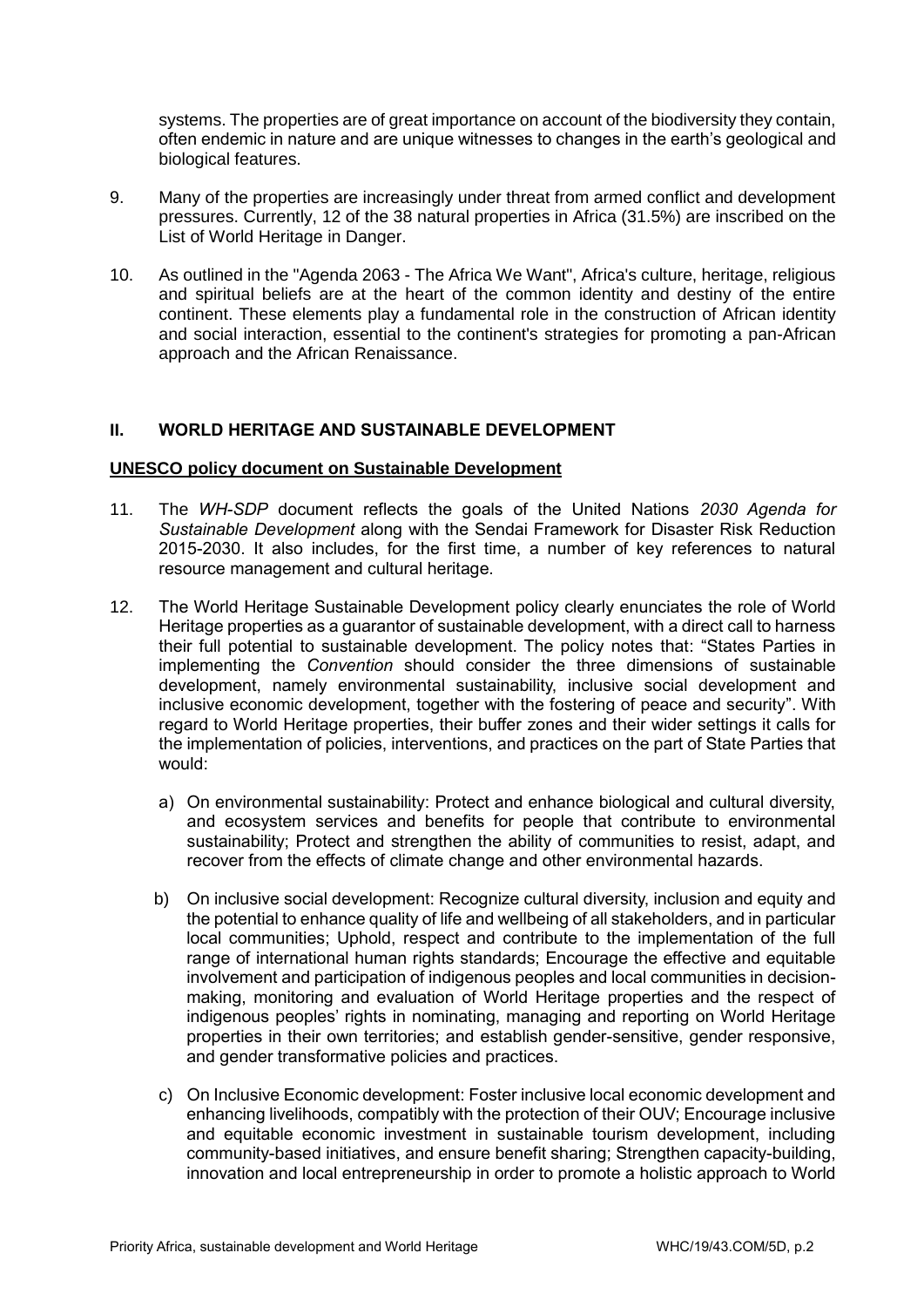Heritage properties and their associated cultural and creative industries and intangible heritage.

- d) On peace and security: Promote the achievement and maintenance of peace and security between and within States Parties; Promote a culturally pluralistic approach to protection, conservation and management; Ensure that all aspects of the implementation of the World Heritage Convention are used to prevent conflicts between and within States Parties; Refrain from any use of World Heritage properties and their immediate surroundings that are likely to expose them to destruction or damage, while also refraining from any act of hostility directed against such properties; and Harness the potential of World Heritage properties and of their conservation to contribute to conflict resolution, the re-establishment of peace and security and for contribution to post-conflict recovery and socio-economic reconstruction.
- 13. The implementation of the WH-SDP and the engagement of the *World Heritage Convention* with the 2030 Agenda have been addressed in detail in Document 5C.

## **World Heritage and Sustainable Development in Africa**

- 14. Africa's cultural and natural heritage is unique and valuable. Africa has a richness in biodiversity and natural resources that have been accumulated over millions of years providing for critical ecosystem services, extraordinary cultural diversity, and a wealth of cultural heritage resources as well as indigenous and local knowledge that are strategic assets for sustainable development.
- 15. The rich and diverse ecosystem provides for the continent's food, water, energy, health, and livelihood needs. 62% of the population depend directly on ecosystem services in the rural areas, while in the urban areas, the population supplement their incomes, medicines, food, energy, and other essentials from ecosystem-based resources.<sup>2</sup>
- 16. Some of Africa's ecosystems are of great ecological, biological, and cultural importance at the regional and global level. 14% of Africa's land mass and 2.6% of the seas are protected areas internationally, in additional some sites are designated as wetlands of international importance, as well as Biosphere Reserves in addition to being World Heritage properties.<sup>3</sup>
- 17. Africa has the advantage of low ecological and carbon footprint compared to other parts of the world but faces challenges associated with balancing increasing economic growth, rising population, and the need to protect, conserve, and enhance biodiversity and ecosystem services.
- 18. Cultural resources include a wide range, from archaeological sites and monuments to cities and cultural landscapes with their associated intangible cultural heritage. These are important sources of identity for the communities and the region as well as being important repositories of valuable local knowledge and providing alternative sources of employment. Learning of these local skills and knowledge enables and empowers young people to seek innovative and often more sustainable local solutions to their development needs rather than relying on external expertise alone. Traditional building techniques using local materials as well as the enduring historical markets, streets, and social spaces promote economic and social inclusion as well as environmental sustainability.
- 19. Africa's diversity strengthens the resilience of African communities. Many livestock herders and pastoralists maintain a range of plant and animal genetic resources for food and

<sup>2</sup> IPBES Regional Assessment Report on Biodiversity and Ecosystem Services for Africa.

<sup>3</sup> IPBES Regional Assessment Report on Biodiversity and Ecosystem Services for Africa.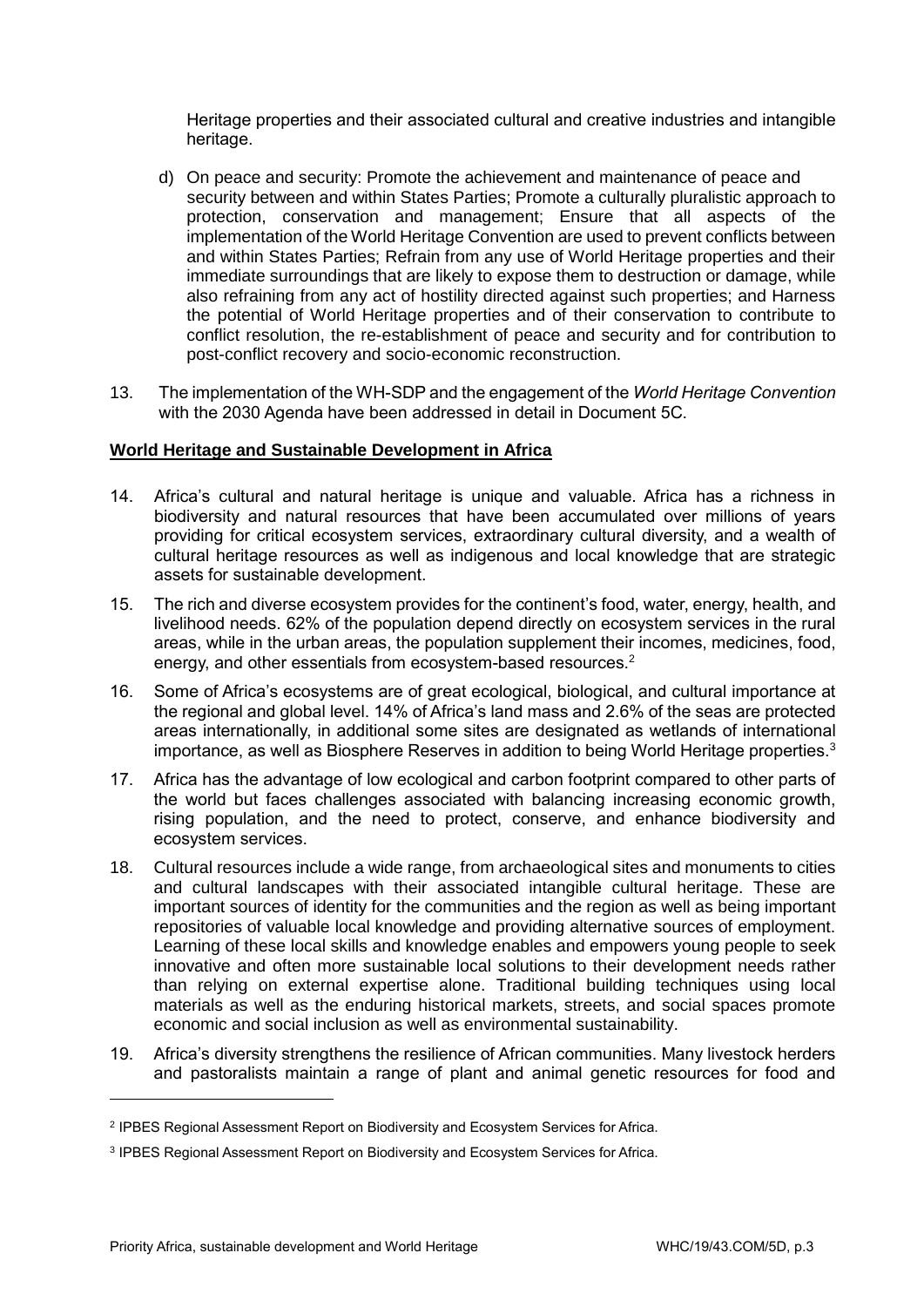agriculture that helps mitigate the consequences of changing environmental conditions including climate related extremes.

- 20. Indigenous and local knowledge for managing natural resources is increasingly recognized as vital both for the effective safeguarding of the heritage properties as well as for the development of a low-carbon, ecological, knowledge-based economy.
- 21. The wealth and diversity of Africa's cultural heritage is intricately connected to the natural environment and to intangible elements. Over centuries, indigenous peoples of Africa have built on an elaborate scale with skill, ingenuity, local knowledge, and artistic achievement that could provide local solutions to contemporary challenges of climate change adaptation, disaster risk reduction, and benefitting local employment.
- 22. Actions towards the Sustainable Development Goals can be sustainably and equitably used to reduce inequality and poverty on the continent by closely aligning the strategic priorities of the African Governments and the 2030 Agenda for Sustainable Development.
- 23. The "Agenda 2063, the Africa We Want" goals and the UN 2030 Agenda align well so that regional and national initiatives can foster the effective implementation of policies and strategies to support the safeguarding of cultural and natural heritage essential to deliver multiple benefits that address equity and contribute to poverty alleviation and inclusive development. They play a profound role in the construction of the African identity and social interaction essential for the continent's strategies for the promotion of a Pan-African approach and the African Renaissance.

# **III. GLOBAL PARTNERSHIPS AND PROGRESS SO FAR**

- 24. As Africa is a global priority for UNESCO, the Secretariat has carried out a number of activities in Africa that were largely aimed at reinforcing capacities in the last three years. Some of these efforts are outlined below.
- 25. The Secretariat, in collaboration with its partners, organized the 2016 conference on the conservation and sustainable development of World Heritage in Africa at Ngorongoro Conservation Area, a World Heritage property in Arusha, Tanzania. This was in line with the fourth objective of the 2012-2017 Action Plan for the African region that underscores the necessity to "*develop and implement strategies to enable States Parties to effectively address the challenge of balancing heritage conservation and development needs*." The conference aimed to explore methods to strengthen the three dimensions of sustainable development: environmental sustainability, inclusive social and economic development while also fostering peace and security.
- 26. In response to the [Ngorongoro Declaration](https://whc.unesco.org/document/142094) (2016), the Secretariat organized a regional workshop entitled "World Heritage and Education Institutions in Africa" at Great Zimbabwe University (Zimbabwe) and Gaston Berger University in Saint-Louis (Senegal). These two events marked an important milestone in the involvement of African educational institutions in the implementation of the *World Heritage Convention* and sustainable development.
- 27. Likewise, the Secretariat also organized the first regional meeting on "Transboundary Cooperation for effective management of World Heritage Sites in Africa" in February 2019 in Côte d'Ivoire. The main objective of this activity was to exchange knowledge and share experience on the management of various transboundary and transnational World Heritage sites in Africa, including the use of traditional knowledge. The meeting promoted regional integration, addressed the challenges of recurrent poverty while fostering social cohesion and sustainable development. (See Annex)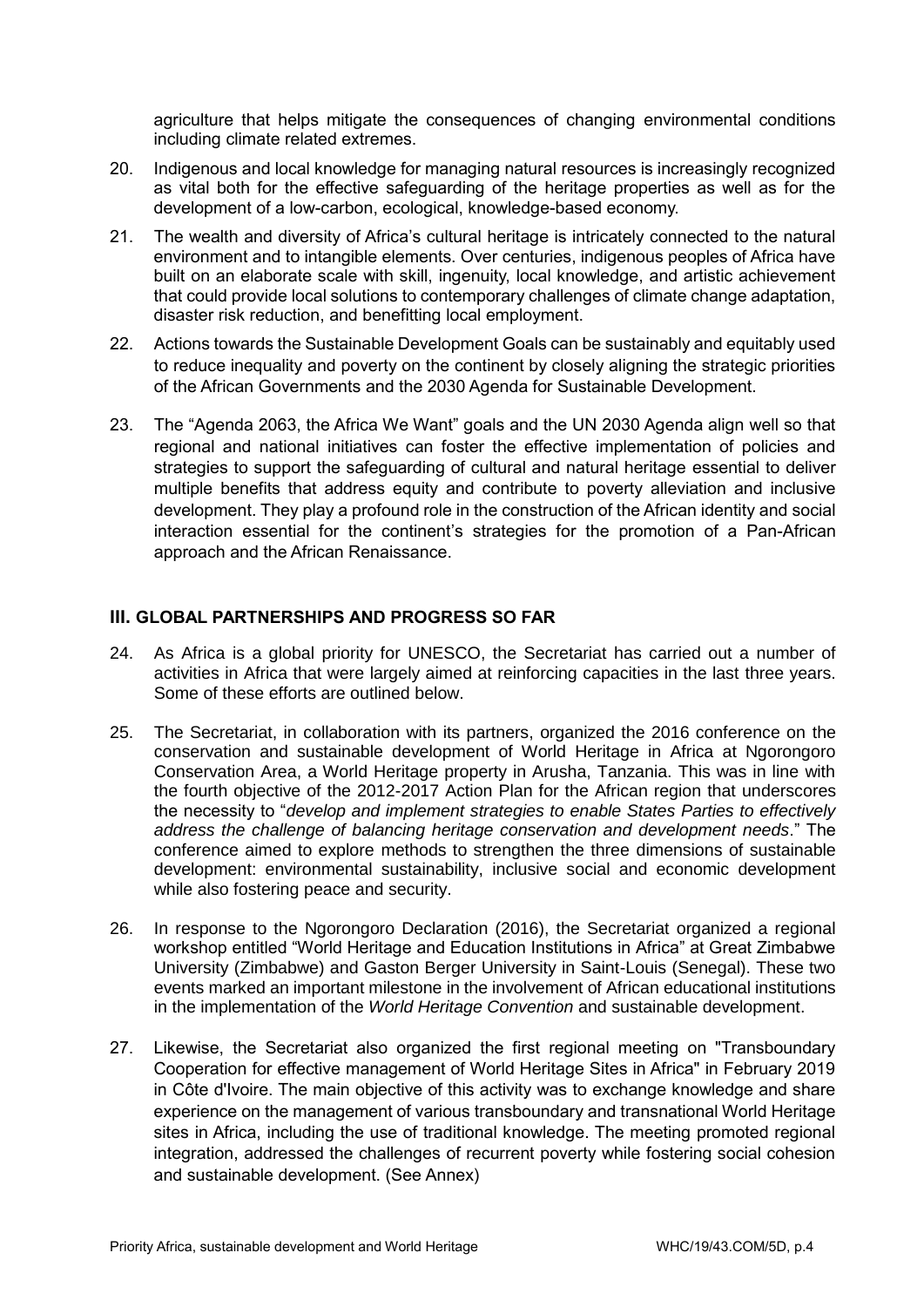- 28. The World Heritage Committee took several policy decisions that certain activities are incompatible with the World Heritage Status. These include extractive activities such as oil and gas exploration and exploitation and mining (Decision 37 COM 7 (Part III)) as well as the construction of dams with large reservoirs (Decision 40 COM 7). In addition, it is important to ensure that any developments outside the properties do not impact negatively on their OUV, in line with paragraph 172 of the Operational Guidelines. It is therefore crucial that State Parties avoid large- scale development activities inside the properties and evaluate proposed development interventions in their vicinity carefully prior to approving them, through appropriate impact assessments, as defined by the World Heritage Sustainable Development Policy, and based on the guidance on heritage impact assessments prepared by IUCN and ICOMOS. These impact assessments provide additional opportunities for State Parties to reiterate their commitment to sustainable development in ways that do not compromise the OUV of the World Heritage properties and will take an integrated approach in contributing to all aspects of sustainability simultaneously. It also provides opportunities for State Parties to seek alternative solutions and mitigation measures to ensure the protection of the OUV of the World Heritage Properties that may be negatively impacted.
- 29. Since 2012, the African World Heritage Fund (AWHF) in close collaboration with the Secretariat and other strategic partners have hosted international and regional events on the safeguarding of World Heritage in Africa in the contest of States Parties sustainable development quest. The first major landmarks event that shaped the actions of the AWHF was the seven months programme on World Heritage and Sustainable Development which consisted of (i) a situational analysis (March-April 2012) on the "Impacts of development activities and resource extraction in and around World Heritage properties in the Africa region"; (ii) an expert workshop (23-25 May 2012) on "Managing the impacts of development activities and resource extraction in and around World Heritage properties in the Africa region", and (iii) an international conference on "Living with World Heritage in Africa" (26-29 September 2012).
- 30. In 2016, following the Seminar on "African World Heritage ... Thinking Ahead", held at the Fossil Hominid Sites of South Africa World Heritage Site (Cradle of Humankind - Maropeng) from 3 - 4 May 2016, the AWHF in close collaboration with the Secretariat and other strategic partners implemented a program on entrepreneurial skills development. The program aimed to improve the management of the heritage sites; increase benefits for the communities; and enhance networking and exchange between heritage professionals, communities and heritage institutions.
- 31. The Secretariat in cooperation with strategic partners has organized capacity building activities for the effective conservation and management of World Heritage properties, it includes among others, the UNESCO-Africa-China Forum on World Heritage Capacity Building and Cooperation and the capacity building workshops on 2011 UNESCO Recommendation on the Historic Urban Landscape (HUL) including its intersections with sustainable development.
- 32. In close cooperation with UNESCO's Field Offices, the Secretariat has carried out significant number of projects to safeguard the World Heritage sites for communities benefits through capacity building on conservation and management of World Heritage properties. One recent example is the development of the management plan for Asmara and the two capacity building workshops on the 2011 Recommendation on the Historic Urban Landscape including its intersections with sustainable development and the 2030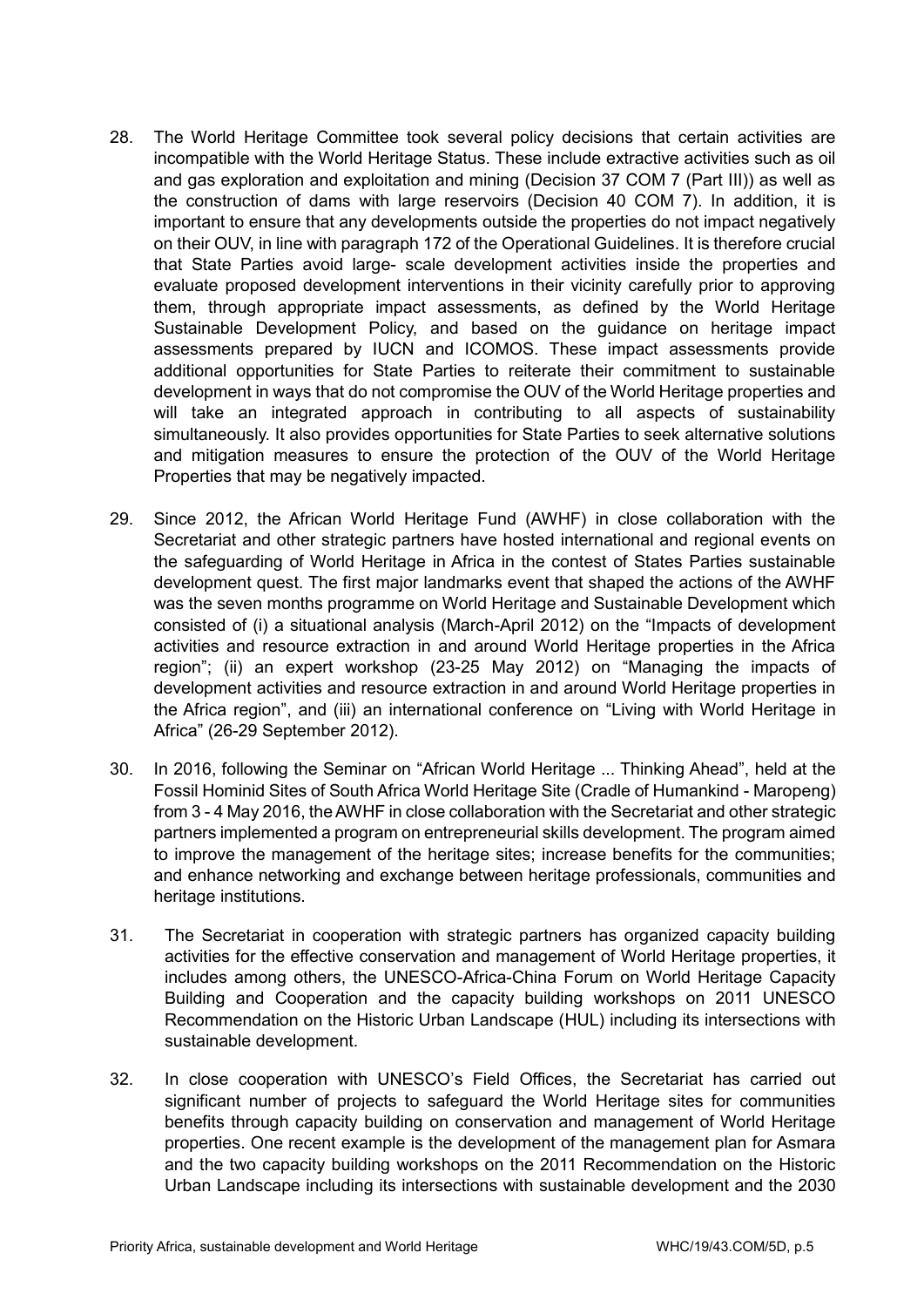Agenda. African States Parties are the first beneficiaries of the International Assistances scheme. In the last three years alone, over 25 requests were approved by the Committee for a total exceeding half a million USD.

# **Challenges to Implementing the WH-SDP in Africa**

- 33. The socio-economic context of the Africa Region: the challenges of conserving world heritage sites are related to the economic development challenges the region continues to face. Africa's current population of 1.25 billion is likely to double by 2050.<sup>4</sup> With the highest population growth rate, Africa ranks at the bottom (in sixth position) in GDP per capita, standing at only 1,890, compared to North America (47,750), Europe (29,450), South America (8,510) and Asia and Pacific (7,090), according to the 2018 IMF development index<sup>5</sup>. Infant mortality rate is high in Africa, and, at 51 per 1000 live births, it was in 2017 over six times higher than that in the European region (8 per 1000 live births), according to the World Health Organization (WHO) $6$ . Average life expectancy<sup>7</sup> in Africa is the lowest in the world, standing at 61 (for males) and 64 (for females), compared to Europe where it is 75 (for males) and 82 (for females) and Northern America where it is 77 (for males) and 81 (for females). In education, 38% of African adults (around 153 million) are illiterate, of which two-thirds are women, according to UNESCO $8$ . This is far higher than Europe, with a mere 1.8% illiteracy rate. In 2017, the proportion of undernourished people in sub-Saharan Africa is the highest of all regions in the world, at 22.7% (224 million), according to FAO  $9$ . These indicators give a clear picture of the struggles African states are confronting in valiantly in striving towards the Sustainable Development Goals (SDGs) that are enshrined in UN Agenda 2030 as well as fulfilling the 2063 Agenda.
- 34. The challenging conditions exert extreme pressure on Africa's cultural and natural resources, including heritage sites. Additionally, the intentional destruction, looting and subsequent loss of heritage, including in World Heritage sites, have become hallmarks of civil conflicts and are cause for concern. Populations displaced by conflicts and wars, especially in the central part of the continent, often end up seeking refuge in protected areas and, without adequate measures to manage, they negatively impact World Heritage sites in these areas without any explicit intention to cause harm.
- 35. It is important to note that protected areas only cover less than 15% of the African land (2014 United Nations List of Protected Areas<sup>10</sup>). In other terms, over 85% of these resources are situated outside of protected areas including World Heritage sites. However, in the absence of national strategies for natural resource extraction, States Parties, developers and mining companies rarely prioritize the extraction of minerals and oil located outside the protected areas, and are instead drawn to resources inside protected areas, putting at high risk the priceless cultural and natural heritage of Africa.

<sup>4</sup> IPBES Regional Assessment Report on Biodiversity and Ecosystem Services for Africa.

<sup>5</sup> [\(https://www.imf.org/external/datamapper/PPPPC@WEO/THA](https://www.imf.org/external/datamapper/PPPPC@WEO/THA)

<sup>&</sup>lt;sup>6</sup> [https://www.who.int/gho/child\\_health/mortality/neonatal\\_infant\\_text/en/](https://www.who.int/gho/child_health/mortality/neonatal_infant_text/en/)

<sup>7</sup> <https://www.statista.com/statistics/270861/life-expectancy-by-continent/>

<sup>8</sup> <http://www.unesco.org/new/en/dakar/education/literacy/>

<sup>9</sup> <http://www.fao.org/3/a-I7695e.pdf>

<sup>10</sup> *Percentage of the total area covered by the protected areas' network among regions (Source: UNEP-WCMC 2014)*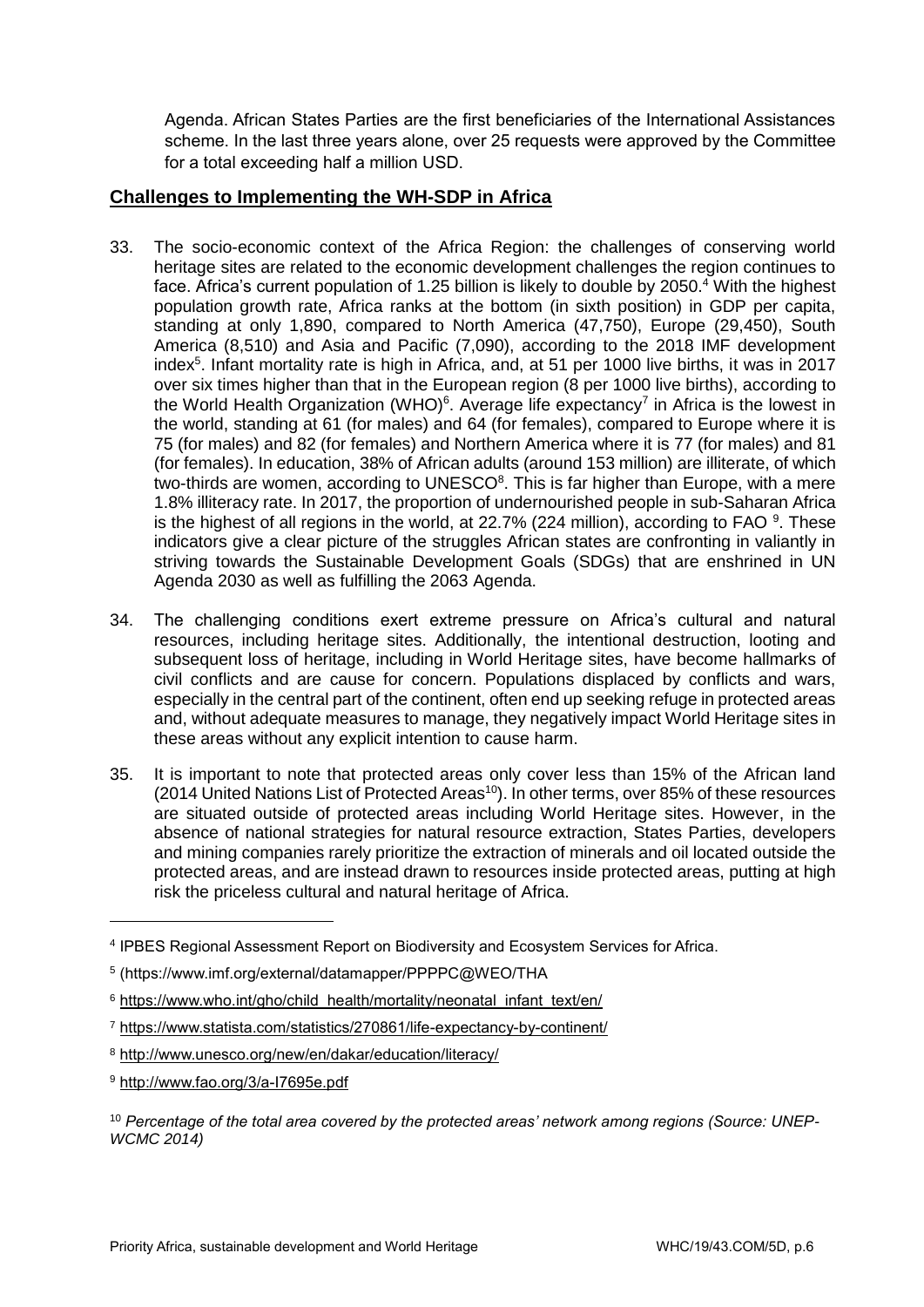- 36. At the same time, decline and loss of biodiversity results in enhancing climate-related risks, land degradation, loss of soil fertility, productivity, and economic opportunities further threatening food, water, and energy and health security with serious negative impacts on livelihoods and food security as well as increased risks of climate-related disasters.
- 37. Poaching and illegal wildlife trade as well as unregulated development of infrastructure and human settlements, overharvesting, and other development activities further diminish biodiversity and nature's contribution to people's lives.
- 38. Governance and institutional structures for managing cultural and natural heritage in Africa need urgently to be strengthened. Africa's legitimate need for development is recognized worldwide. While environmental resource conservation is an integral part of the sustainable development agenda, in Africa, the realities must be managed along with the existing constraints the governments face in trying to achieve socio-economic progress. For the sustainable development agenda to succeed, the region requires greater sensitization to the cultural and natural heritage and social inclusion in policies and strategies in their design, planning, development and execution. Therefore, the sound management of cultural and natural resources is an integral component of sustainable development for Africa.
- 39. The pursuit to modernize with large development projects as well as rapid and unplanned urbanization diminish and destroy these delicate and rich cultural resources that could help find more sustainable solutions adapted to the Africa region.
- 40. As observed in the Intergovernmental Platform on Biodiversity and Ecosystem Services (*IPBES) Regional Assessment report on Biodiversity and Ecosystem services for Africa*, the true value of biodiversity's contribution to human well-being is underappreciated in decisionmaking processes as scientific studies on the valuation of ecosystem services in Africa is relatively low. More studies in this direction would help African policy makers establishing priorities in the use and conservation of biodiversity and related contributions to people.
- 41. Many of the key challenges to sustainable development in the context of implementing the *World Heritage Convention* are evident also in the World Heritage properties – those inscribed on the List and those on the Tentative Lists.

## **IV. STRENGTHENING FRAMEWORKS FOR IMPLEMENTING THE WH-SDP AND THE WAY FORWARD**

- 42. Africa is faced with a dilemma, on the one hand the development needs and aspirations of the rapidly evolving demographics are pressing, the socio-economic needs including poverty alleviation, skills and employment for youth, and the increasing inequalities'; the increasing risks of the impacts of climate change, and diminishing natural resources. On the other hand, is a need to envision solutions to these development needs and aspirations in ways that enhance the safeguarding of the OUV of the World Heritage properties.
- 43. Decision-making in Africa must consider a range of challenges including: the need for industrialization; rapid population growth; food, water and energy security; rapid and extensive urbanization; climate change; land degradation; ineffective governance; histories of unsustainable decisions; and loss of local and indigenous knowledge.
- 44. Rather than seeing heritage conservation of both natural and cultural heritage as antagonistic to development objectives, there is clearly a need to consider conservation objectives, including those promoted by the *World Heritage Convention* within a broader economic, social, cultural and environmental context, as defined by the WH-SDP and the United Nations "2030 Agenda for Sustainable Development". Equally, there is a need to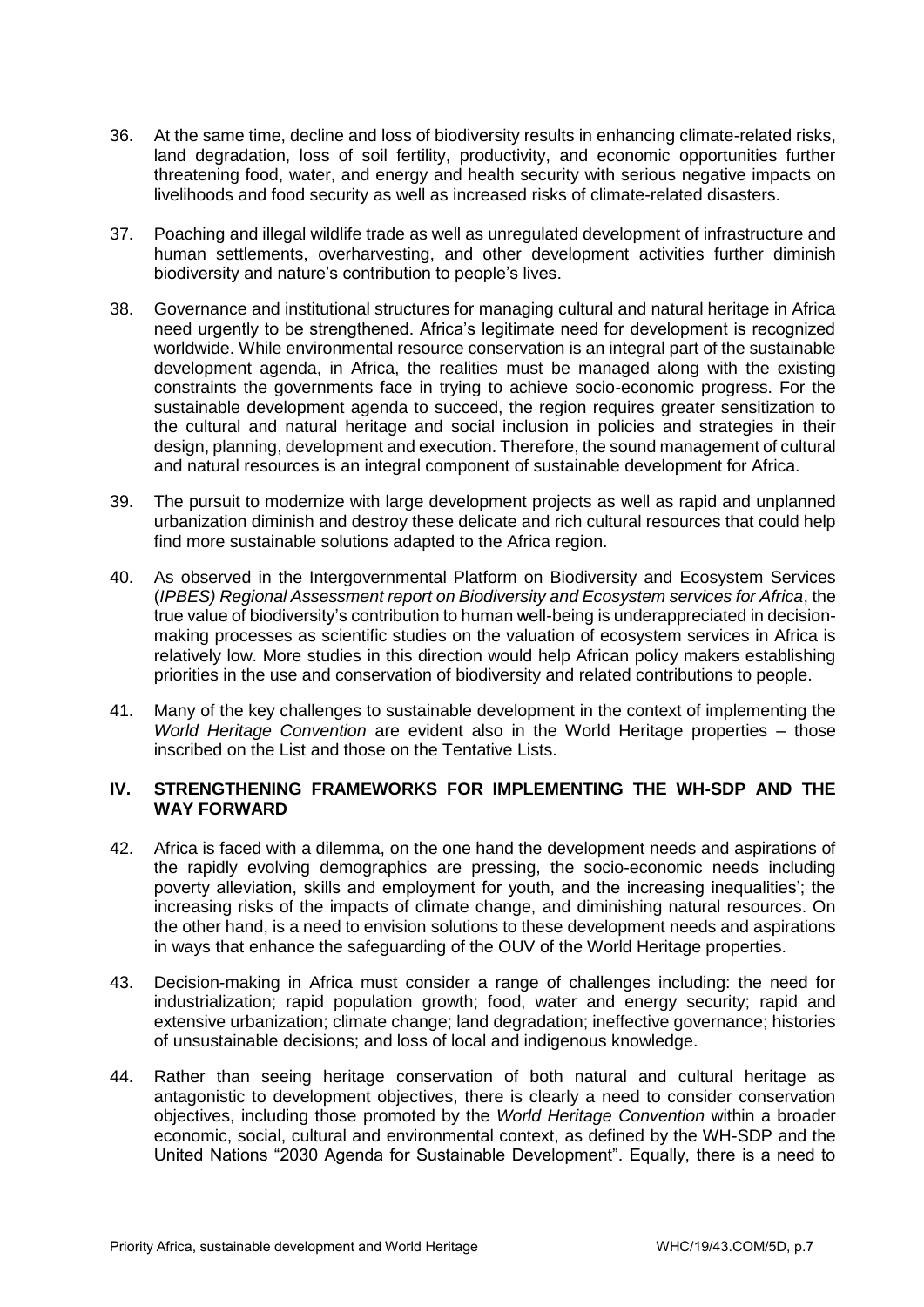integrate the safeguarding of heritage, and World Heritage properties in particular, in national and regional policies and programmes for sustainable development.

- 45. Transformative changes to bring about improvement in human wellbeing could happen with heritage conservation or follow paths that are destructive to it and that will likely remain unsustainable. To achieve positive outcomes, African countries could focus their development efforts on benefiting local communities, including them in the decision-making, and building on their knowledge and needs with progressive and proactive conservation of the continents natural and cultural heritage.
- 46. Policies are necessary to create an enabling environment to develop innovative solutions and mechanisms in order to encourage inclusive development and transition to green and blue economies that support the achievement of the human development goals of health and education among other SDGs.<sup>11</sup>
- 47. Collectively, the African continent has a lot to gain in pulling together and harnessing its vast natural resources, both natural and culture, to driving the development agenda towards greater prosperity; and it must also ensure that future growth and exploitation of natural resources is climate resilient, and sustainable<sup>12</sup>. Developing national strategies for sustainable development that integrate the management of cultural and natural heritage into it would be a valuable way forward in ensuring the desired outcomes of *both* development and conservation – rather than one at the cost of the other.
- 48. It is increasingly clear that addressing the challenges of conservation and sustainable development requires a multi-pronged approach that integrates both bottom-up and topdown approaches involving diverse stakeholders from the government, civil society, and the private sector. Solutions and interventions are necessary at a number of levels from establishing and reinforcing national policies and guidelines for sustainable development that integrate World Heritage protection within them, to capacitating local communities in sustainable 'green' livelihoods that use local resources; from developing more robust frameworks for evaluating development proposals that include heritage impact assessments to strategies to encouraging the transmission and use of local cultural and environmental knowledge in ameliorating the health and skills for local youth or managing the ecosystem services of their heritage places.
- 49. Moreover, inclusive and participatory decision-making are integral to both the United Nations "2030 Agenda for Sustainable Development" and the "Agenda 2063, the Africa We Want." There is need to develop and provide guidance on ways to engage closely with the communities that live and work within, or adjacent to, heritage sites in order to leverage their deepest understanding of the special qualities of the site and the traditional methods by which these qualities and values are maintained and enhanced.
- 50. Better tools and mechanisms are necessary to develop and implement local solutions to global norms (such as the *World Heritage Convention and the 2030 Agenda*).
- 51. Sensitization and reinforcement of capacities will be necessary at a variety of levels from those of national decision makers to local communities, development partners, heritage institutions and regulatory agencies.

<sup>11</sup> UNEP 2011 study, *Towards a Green Economy: Pathways to Sustainable Development and Poverty Eradication: A synthesis for Policy Makers* defines a green economy; the Economic Commission for Africa in its 2016 publication*, Africa's Blue Economy: a Policy Handbook, defines the Blue Economy*.

<sup>12</sup> <https://www.unenvironment.org/regions/africa/our-work-africa>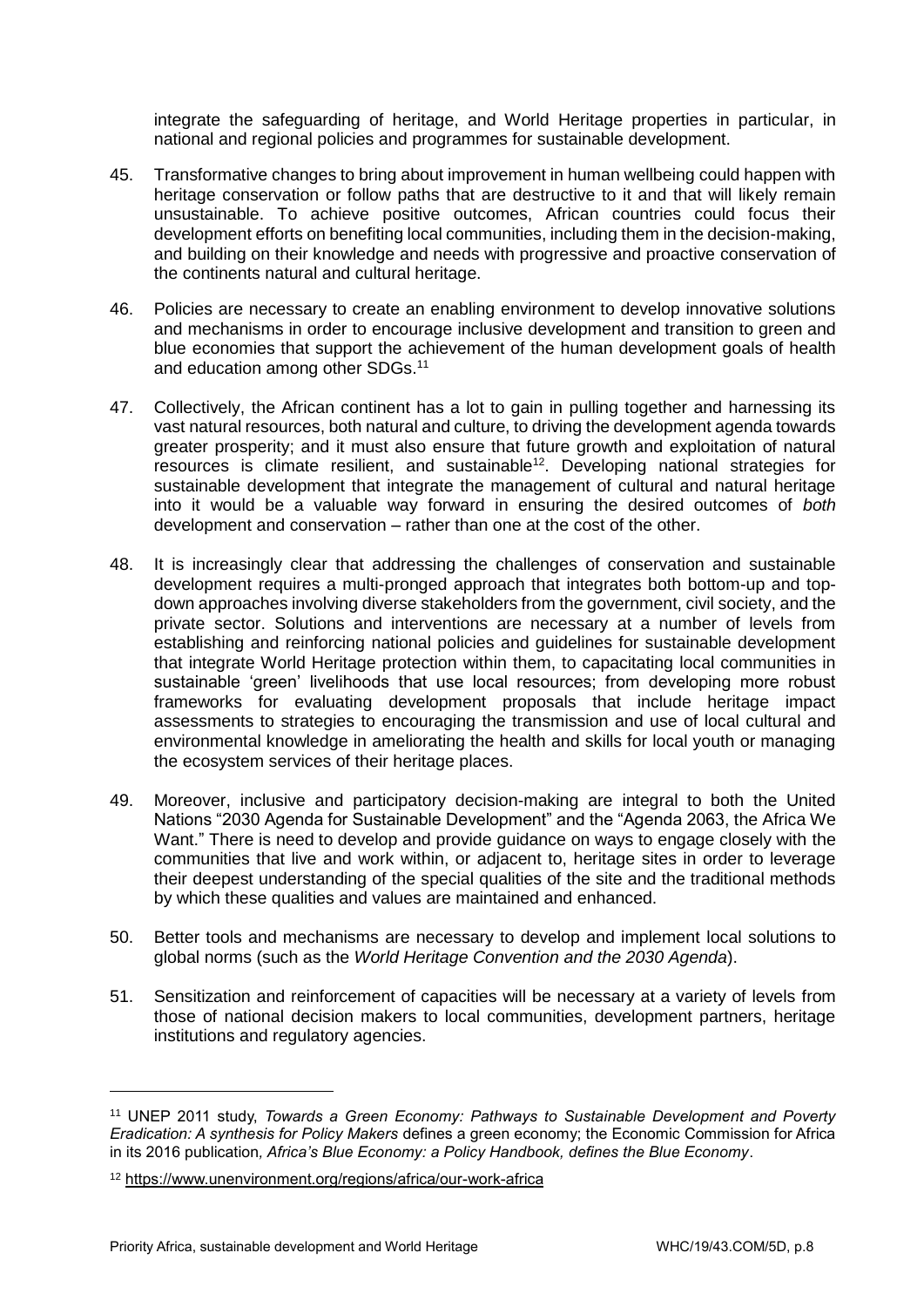- 52. Mainstreaming conservation of the OUV of the World Heritage properties, cultural, natural, and mixed, into development policies and actions at the regional, national, and local levels would be a valuable way forward including traditional management systems, and local knowledge would also enable sustainable anchoring of development interventions, reducing conflict.
- 53. There is need for multinationals to work closely on these issues with all the stakeholders concerned to guide and support African countries to apply innovative solutions to counter the often-conflicting needs of development and the protection of heritage sites.
- 54. There is currently no mechanism in place to collect information on such successful examples in terms of their specifics including policy and programme intervention, partnerships, financing arrangements, stakeholder engagement, as well as outputs and outcomes in terms of sustainable development. Increased efforts are required to build a knowledge platform to share data as well as the experience, and knowledge of researchers, academic institutions, and
- 55. While upholding the essence and statutes of the *World Heritage Convention,* decisions not to proceed with any development projects considered a threat to World Heritage sites should be accompanied by the formulation of alternative solutions to assist the States Parties in addressing their socio-economic development needs. It would require the entire World Heritage community to assist and partner with the State Parties in developing appropriate alternative solutions. Such an approach of working and walking together with the State Parties on developing alternative solutions will enhance the contribution of World Heritage to the sustainable development needs and aspirations of local communities as well as national governments in Africa and bring about the desired outcomes of *both* heritage conservation and sustainable development. Such global partnerships and aspirations are also enshrined in the 2030 Agenda for Sustainable Development and the Africa 2063.
- 56. Ensuring policy coherence with regard to major global compacts would also contribute towards poverty reduction and help build resilience harnessing synergies in multilateral agreements and protocols. These include the UN 2030 Agenda, and the Africa 2063 as well as the WH-SDP to deliver multiple benefits, with inclusive governance mechanisms that bring all around benefits to the local communities in and around World Heritage properties.

# **V. DRAFT DECISION**

# *Draft Decision***: 43 COM 5D**

*The World Heritage Committee,* 

- *1. Having examined Document WHC/19/43.COM/5D,*
- *2. Recalling Decisions 36 COM 5C, 38 COM 5D, and 39 COM 5D, and 40 COM 5C, and 41 COM 5C, and 42 COM 17 adopted respectively at its 36th (Saint Petersburg, 2012), 38th (Doha, 2014) and 39th (Bonn, 2015) and 40th (Istanbul/UNESCO, 2016) sessions and 41st session (Krakow, 2017) and 42nd session (Manama, 2018), as well as Resolution 20 GA 13, adopted by the General Assembly at its 20th session (UNESCO, 2015),*
- *3. Gratefully appreciating the African States Parties for their rich and unique biodiversity and their immense wealth of cultural heritage and local knowledge that have come down to humanity so far; and that must be conserved and passed on to future generations;*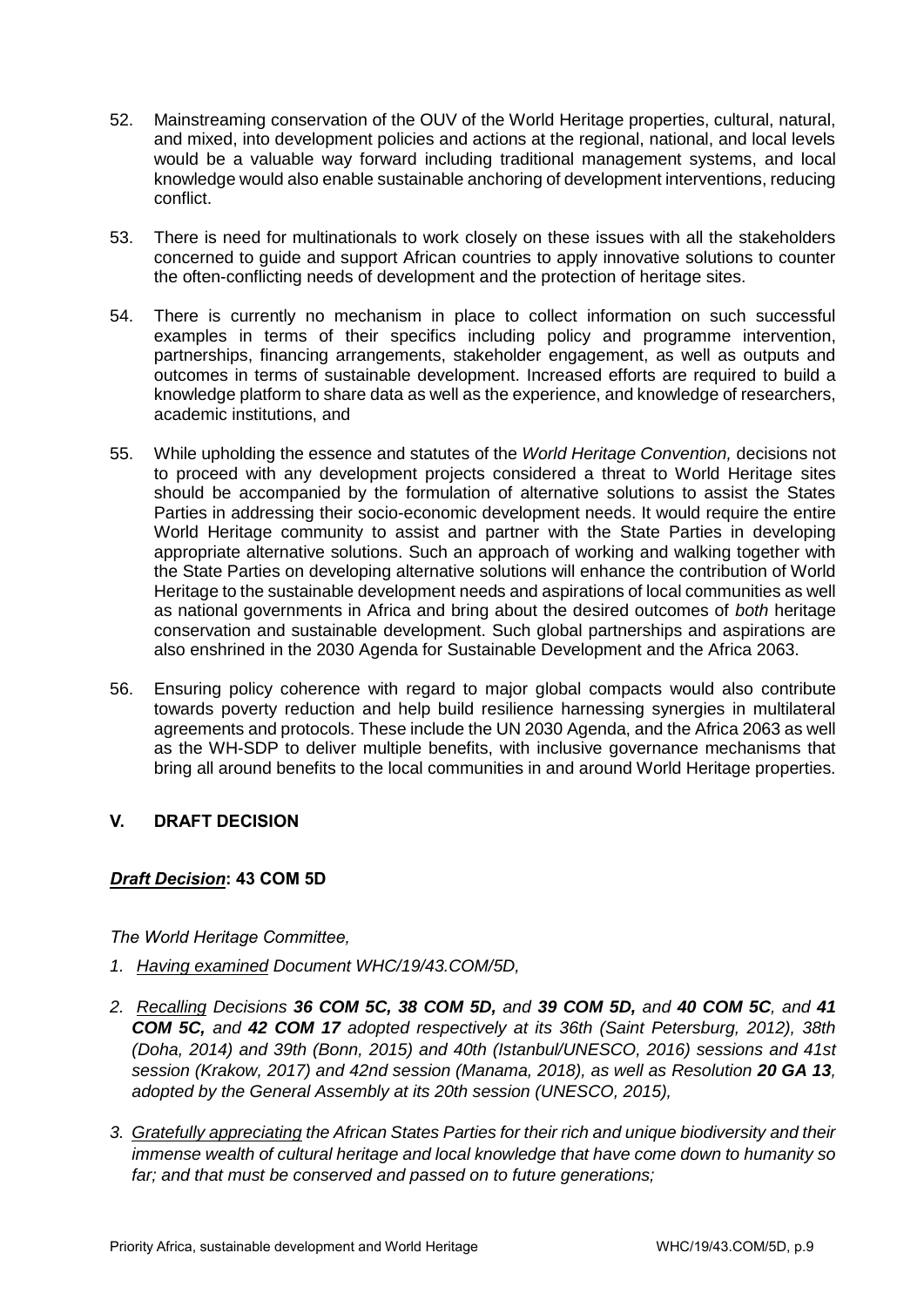- *4. Welcomes with appreciation the activities of the World Heritage Centre along with Field Offices, the Advisory Bodies, the African World Heritage Fund (AWHF) and other partners in raising awareness and building capacities around various issues related to World Heritage and sustainable development in Africa as well as the efforts towards developing policy and assessment tools and requests that these efforts be pursued;*
- *5. Reiterates the need to integrate the protection of the Outstanding Universal Value (OUV) of World Heritage properties with inclusive and sustainable development needs through the effective implementation of the World Heritage Sustainable Development Policy (WH-SDP) aligned with the 2030 Agenda for Sustainable Development;*
- *6. Recalls its Decision [37 COM 7](https://whc.unesco.org/en/decisions/5018/) (Part III) which urges all States Parties to the World Heritage Convention and the leading industry stakeholders, to respect the International Council on Mining & Metals (ICMM) "No-go" commitment by not permitting extractives activities within World Heritage properties, and by making every effort to ensure that extractives companies located in their territory cause no damage to World Heritage properties, in line with Article 6 of [the Convention;](https://whc.unesco.org/en/conventiontext/)*
- *7. Calls upon the African States Parties to strengthen governance of World Heritage properties and mainstream the WH-SDP principles in national and local conservation and management activities in and around World Heritage properties and processes related to World Heritage in Africa; and to mainstream them in national and local plans for development;*
- *8. Further calls upon African States Parties to focus their development efforts to benefit local communities, including them in the decision-making, and building on their knowledge and needs with progressive and proactive conservation of the natural and cultural heritage; and to create enabling environments for innovative solutions inclusive green and blue economies while progressing towards other SDGs;*
- *9. Calls upon all States Parties to the World Heritage Convention as well as international agencies and development partners, international finance institutions, industries, private sector, and other partners including multi and bi-lateral partners to join in ensuring policy coherence and harness synergies in multilateral agreements, investments, and protocols. These include the UN 2030 Agenda, and the "Africa 2063" as well as the WH-SDP to deliver multiple benefits, with inclusive governance mechanisms that bring all around benefits to the local communities in and around World Heritage properties;*
- *10. Thanks the States Parties and partners who have generously contributed to strengthening sustainable development in Africa and invites all States Parties to the World Heritage Convention to support, financially and through other means, awareness-raising and capacity*reinforcement programmes at various levels as well as activities aimed at developing *guidance, innovative solutions, tools, mechanisms, and strategies for integrating heritage conservation into sustainable development policies and programmes and mainstreaming the sustainable development approach in conservation and management activities in Africa;*
- *11. Invites the Secretariat to guide and coordinate the efforts of the African States Parties to the World Heritage Convention to apply innovative local solutions that would further enhance the conservation of OUV in World Heritage properties, both cultural and natural, and their contribution to the sustainable development of local communities in particular; and also and to*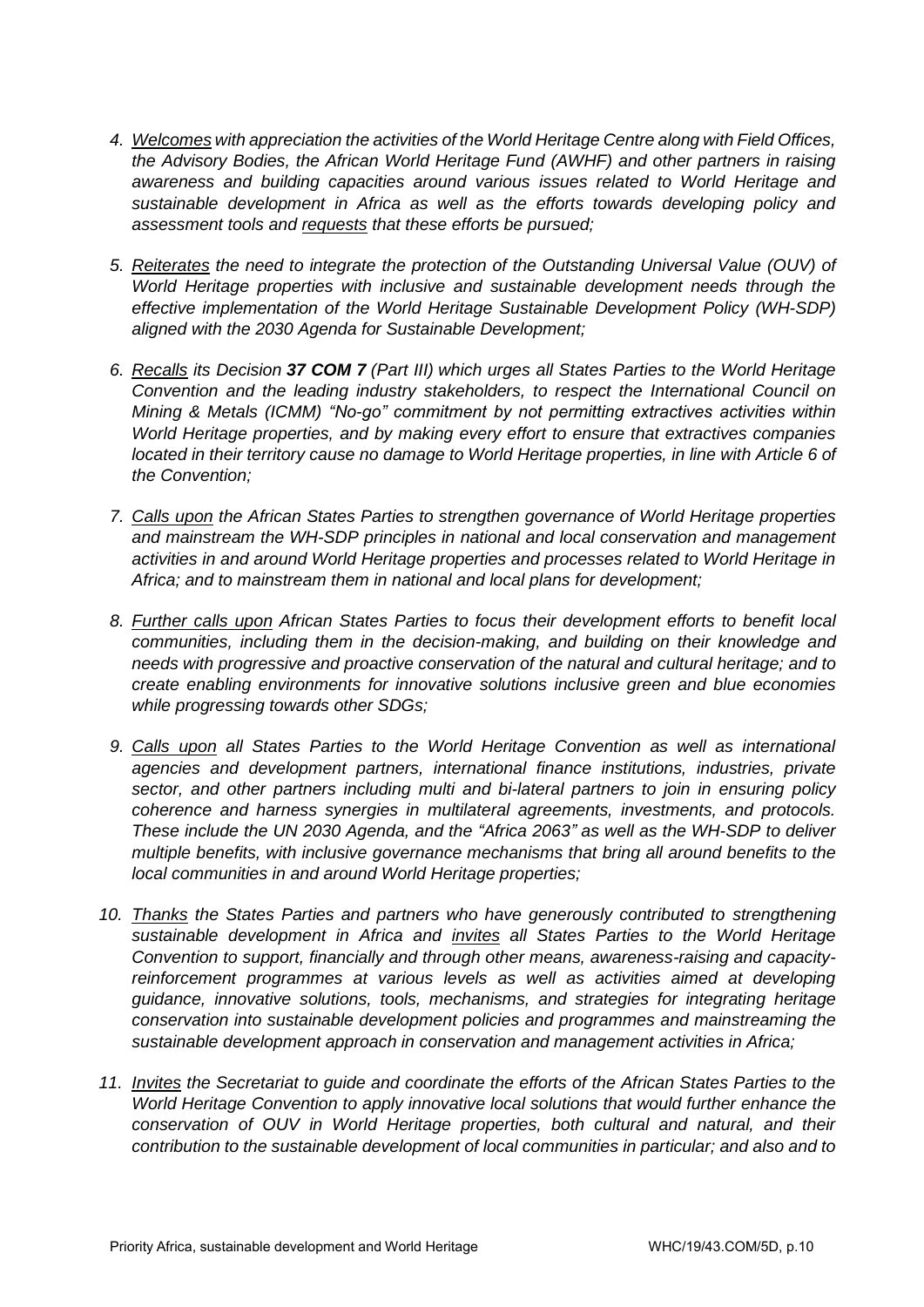*establish a platform of good practices in integrating heritage conservation with sustainable development for African World Heritage properties.*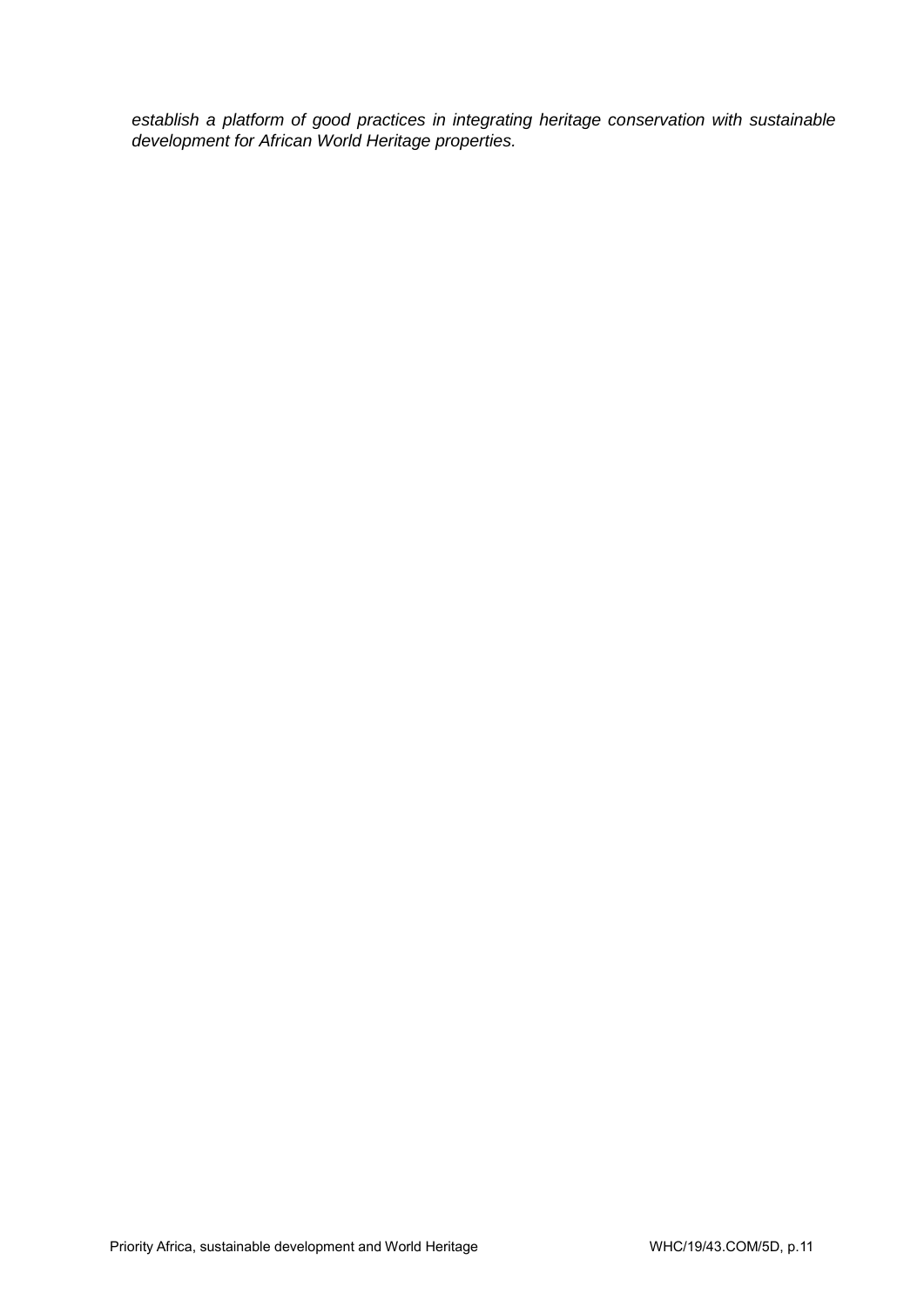## **ANNEX**

## **Major ongoing projects benefitting Africa**

## **Central Africa World Heritage Forests Initiative (CAWHFI)**

Countries concerned: Cameroon, Republic of Congo, Central African Republic and Gabon

#### Project dates: 2016-2020

- o Following the first phase of the project funded by the European Union and implemented from 2008 to 2013. The donor pursued its support to the World Heritage Centre by allocating 5 million Euro for the protection and conservation of the Congo Basin Forests and its related biodiversity. The project started in 2004 and was previously funded by UNF and FFEM.
- $\circ$  The overall objective is to improve the sustainable management of the natural resources of the Congo Basin with a focus on three World Heritage sites: the Dja Faunal Reserve (Cameroon), the Lopé-Okanda Ecosystem and Relict Cultural Landscape (Gabon) and the Tri-national de la Sangha (Cameroon, Congo and Central African Republic). The project aims i) to improve and strengthen the management and state of conservation of these World Heritage sites ; ii) to increase the representativity of the natural sites from the region on the World Heritage List by identifying potential sites (i.e: Odzala National Park in Congo) and iii) to enhance the capacities of the national heritage professionals, from the beneficiary countries, to raise the profile of the World Heritage Convention in these State parties.
- o The project is implemented by the World Heritage Centre and the Regional Office of UNESCO in Cameroon.

## **Biosphere and Heritage of Lake Chad (BIOPALT)**

Countries concerned : Cameroon, Niger, Nigeria, Central African Republic, Chad

#### Project dates: 2017-2020

- $\circ$  This project is part of the Program for the Rehabilitation and Strengthening of the Ecological Resilience of the Lake Chad Basin (PRESIBALT), a program of the Lake Chad Basin Commission (LCBC) funded by the African Development Bank (AfDB) to the amount of US\$ 6,456,000. It was officially launched on 26 February 2018 in Abuja, Nigeria, at the International Conference on Lake Chad, attended by more than 150 people, including representatives of the five beneficiary countries, civil society, local communities, indigenous peoples and development partners. The project aims to (i) promote poverty reduction and a culture of peace; and (ii) strengthen the capacity of Member States to safeguard and sustainably manage the hydrological, biological and cultural resources in the Lake Chad Basin.. The project involves a wide range of activities ranging from the establishment of an early warning system for droughts and floods, to the restoration of degraded ecosystems such as the habitats of elephant and Kouri cattle – the latter an emblematic endemic species that plays an important role in social cohesion. BIOPALT also focuses attention on income-generating activities through the promotion of a green economy and the development of the basin's natural resources. In particular, the project is helping states prepare their application files for the creation of a transboundary biosphere reserve in the basin and nomination files for the designation of Lake Chad as a World Heritage site.
- $\circ$  Within UNESCO, the project is implemented via a multi-sectoral approach involving the International Hydrological Program (IHP) and the Man and Biosphere Program (MAB) for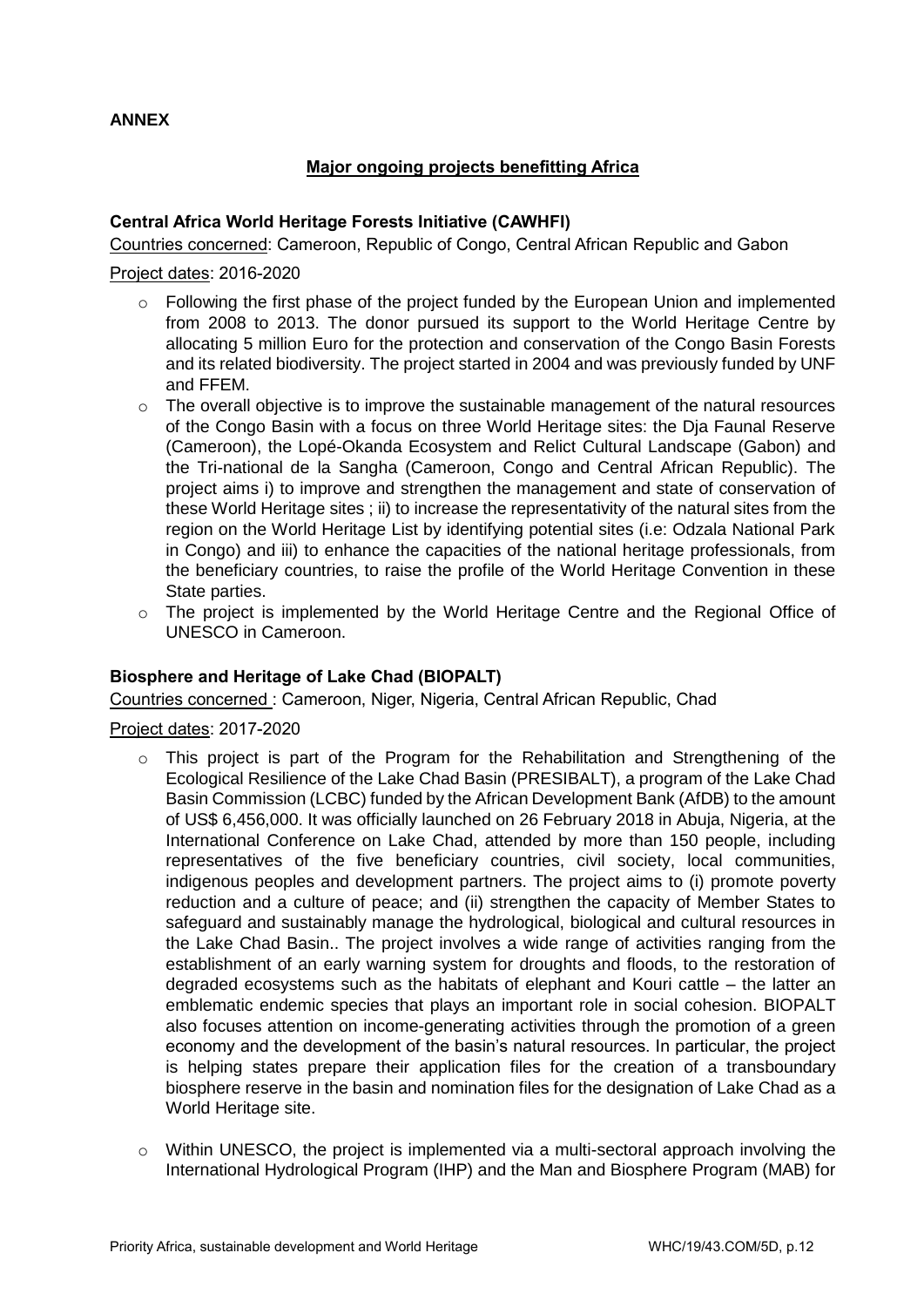o the biosphere component, and the World Heritage Center for the heritage component as well as our field offices.

## **Support World Heritage capacity building in Africa**

Countries concerned: Eastern, Western and Central African countries (total **30 countries**)

#### Programme dates: 2017-2021

The following activities were successfully conducted:

Three staff, one at WHC, and the others in Nairobi Office have been recruited to coordinate the following activities:

- o Advise to 20 African States Parties on World Heritage planning processes, development and implementation of activities aimed at strengthening the credibility of the World Heritage List and in enhancing management frameworks to ensure the effective conservation, management and protection of World Heritage properties in the Region;
- o Implementation of the flagship project Biosphère et Patrimoine du Lac Tchad (BIOPALT) and transboundary related projects; over 60 experts, site managers, technical and financial partners, academics, and representatives of the private sector from 20 African countries representing 40 institutions were mobilized and trained;
- o Regular technical guidance has been provided to twenty (20) countries in the preparation of their International Assistance Requests;
- $\circ$  Review reports on the state of conservation of 15 natural properties in Africa in over twenty (20) States Parties.

Financial support is provided by the Government of Norway for World Heritage capacity building in Africa, (475,000 USD)

## **UNESCO-Africa-China Forum on World Heritage Capacity Building and Cooperation**

Countries concerned: Sub-Saharan Africa Region, China

Programme dates: 2019-2022

 $\circ$  A preparatory meeting with African and Chinese experts was organized in November 2018 to establish a baseline for further collaborative efforts between African and Chinese World Heritage professionals. A long-term capacity building initiative is expected, which will focused on: (i) promoting sustainable development at World Heritage sites in Africa and China; (ii) improving representation of African sites on the World Heritage List; (iii) implementing joint pilot projects; (iv) promoting staff exchange; (v) joint research programmes. The first collaborative activity is the planned two-day Forum on World Heritage and Sustainable Development: sharing experiences between Africa and China. It will followed with activities on drafting processes of nomination dossiers, safeguarding of sites on the World Heritage List in Danger and Capacity Building. The project is financially supported by the People's Republic of China. (USD 500,000 per year)

## **Engaging local communities in the conservation and management of the World Heritage sites in Africa – COMPACT**

Countries concerned: Botswana, Kenya, Tanzania, Senegal, Madagascar, Ethiopia, South Africa, Lesotho, Niger, Cameroon, Central African Republic, Congo

Programme dates: (since 2000 – still ongoing – set for 2021)

o First launched in 2000, the Community Management of Protected Areas Conservation (COMPACT) is a joint initiative of the Global Environmental Facility Small Grants Programme (SGP) implemented by the United Nations Development Programme (UNDP)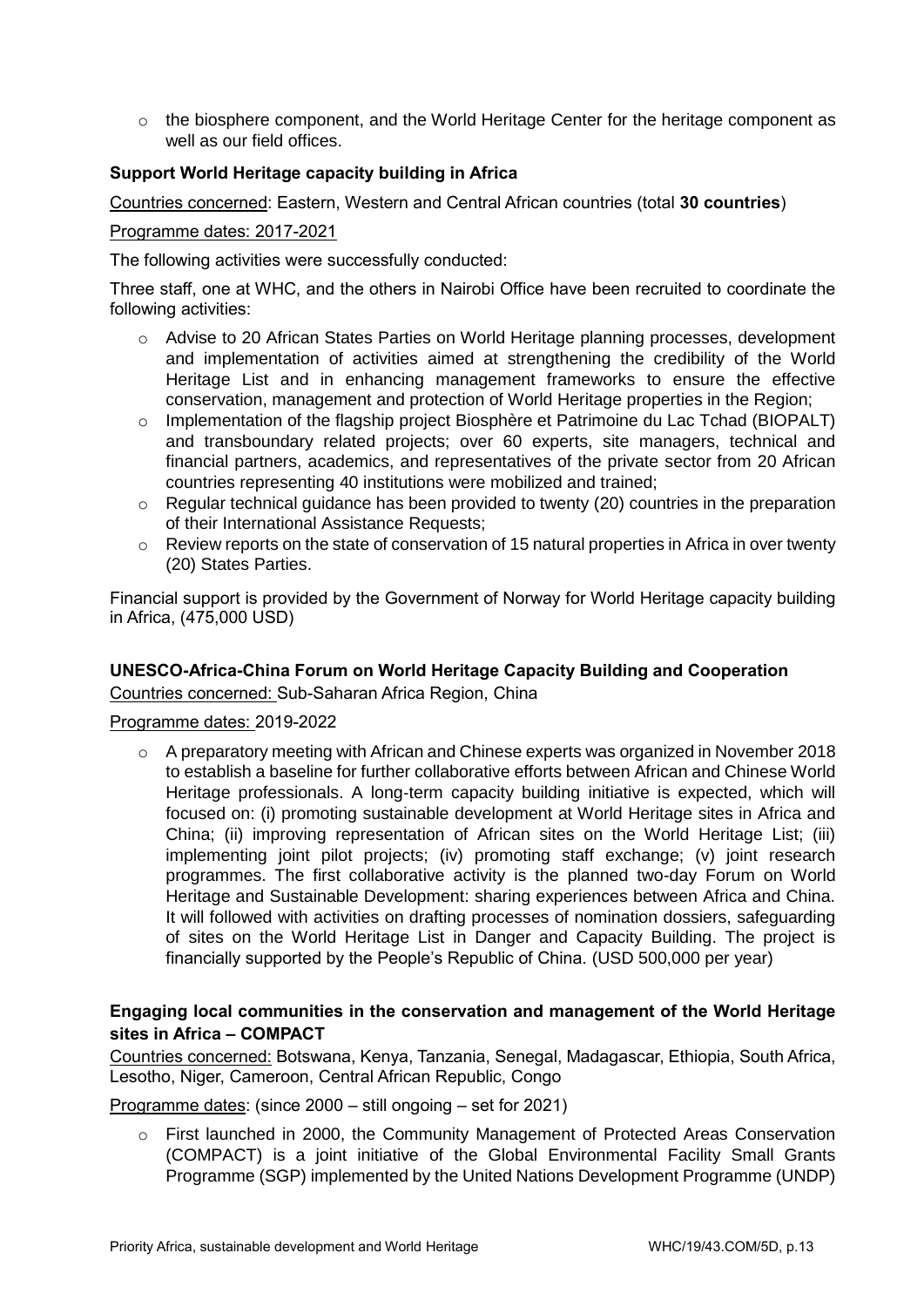and the UNESCO World Heritage Centre. Based on a common methodology on engaging local communities in management and governance of World Heritage properties [\(http://whc.unesco.org/en/series/40/\)](http://whc.unesco.org/en/series/40/), COMPACT is a grant-making programme that supports sustainable development of local populations living in and around World Heritage sites, while improving the conservation of natural resources and heritage assets simultaneously. Following the joint programme initiation with UNESCO, National GEF Small Grants Programmes continue these long-term programmes with World Heritage sites in a number of African countries. New COMPACT programme is currently being initiated in Okavango Delta World Heritage site in Botswana, with the support of the UNESCO/Flanders Funds-in-Trust cooperation (USD 150,000).

## **Improving the representation of African sites on the World Heritage List: upstream support for natural heritage**

Countries concerned: Ethiopia, Botswana, Angola, Namibia, (possibly other SADC countries)

#### Project dates: 2018-2020

- $\circ$  Supportive of the World Heritage Committee's Global Strategy for a representative, balanced and credible World Heritage List, this project aims to improve the representation of African natural heritage sites on the World Heritage List. The project provides technical and financial assistance to selected States Parties in the Africa Region in their efforts to establish the feasibility of possible new nominations or boundary extensions of existing World Heritage sites, nominate key natural sites on the World Heritage List and update
- o Tentative Lists to include most exception natural sites where such gaps may exist. The project is funded by the UNESCO/Flanders Funds-in-Trust cooperation (USD 250,000).

#### **Workshops on "World Heritage and Higher Education Institutions in Africa"** Countries concerned: Sub-Saharan countries

#### Project dates: 2018 - 2020

 $\circ$  In response to the Ngorongoro Declaration (2016), the World Heritage Centre, in close collaboration with the African World Heritage Fund and UNESCO Regional Offices, organized two regional workshops entitled "World Heritage and Education Institutions in Africa" respectively at Great Zimbabwe University (Zimbabwe) and Saint-Louis (Senegal). These events mark an important milestone in the involvement of African educational institutions in the implementation of the World Heritage Convention and sustainable development. The project aims to address the urgent need to build African capacities in a sustainable way by drawing on the vast pool of expertise available at African educational institutions. The workshops in Zimbabwe and Senegal were financed respectively by the Netherlands Funds-in-Trust cooperation and the African World Heritage Fund. (USD 50,000)

# **Supporting conservation and promotion of World Heritage in West and Central Africa - Rehabilitation, Research, Promotion**

Countries concerned: Nigeria, Burkina Faso, Cameroun, Chad

#### Project dates: 2017-2019

 $\circ$  This project, funded by the Hungary Funds-in-Trust, is targeting various activities in favour of the conservation and promotion of cultural and natural heritage in West Africa. In Nigeria, the World Heritage Centre is implementing, in partnership with the National Commission for Museums and Monuments of Nigeria (NCMM) conservation works and community infrastructure development at Sukur Cultural Landscape in close cooperation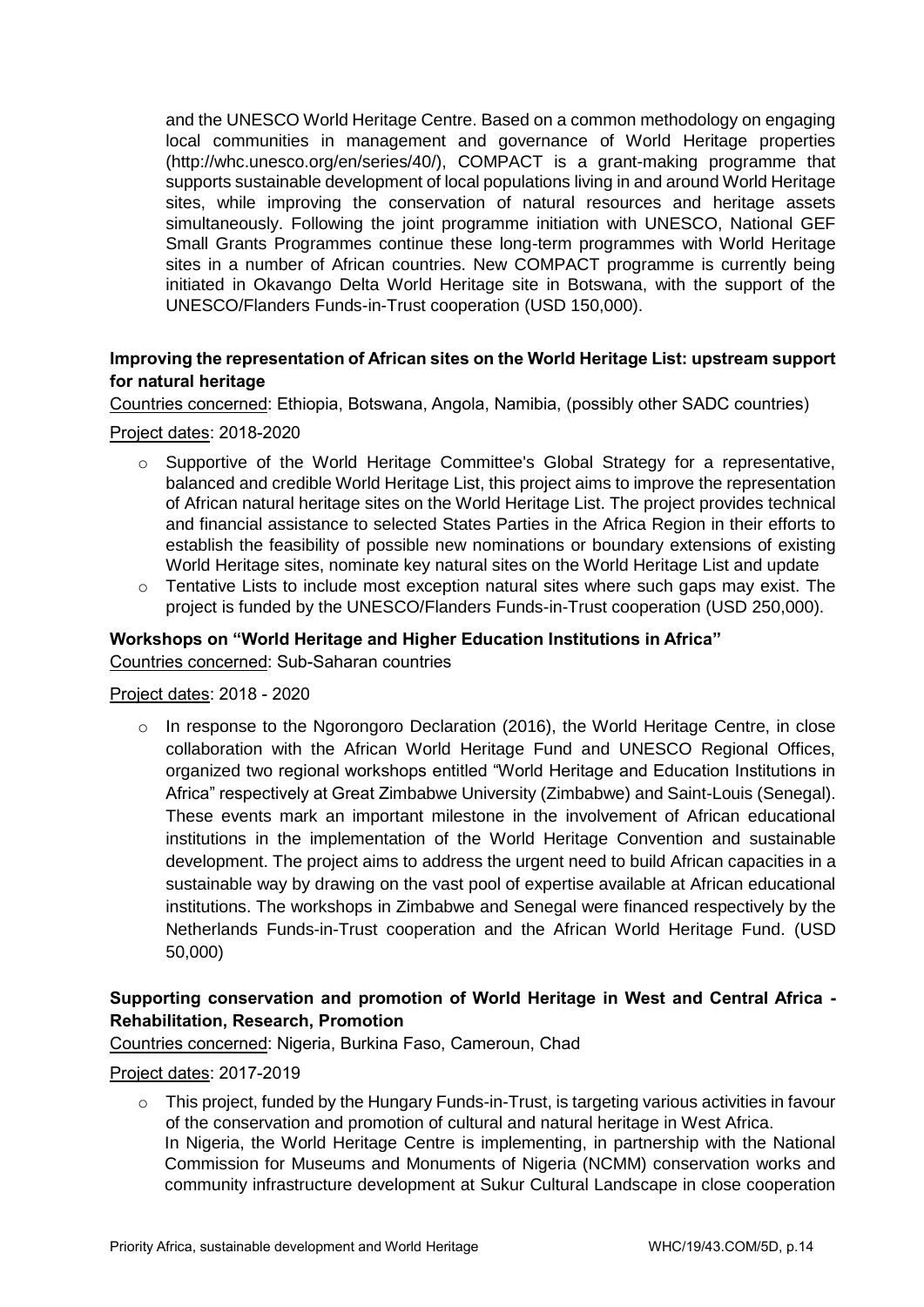with the local community. These include in particular restoration and rehabilitation of the site museum uphill, which was severely vandalized during attacks by insurgents; expansion and transformation of the single-hut community clinic into a Local Primary Healthcare Centre with 3 huts within a stone enclosure and the digging of new wells and water points at strategic locations uphill. This project complements the conservation and restoration activities supported by an International Assistance and is key for the basic socio-economic needs of the Sukur community. The works have recently started and are expected to be finished by mid-2019.

- o Regarding the "Heritage Passports", the Centre is developing heritage passports for Burkina Faso, Cameroun and Chad. This is implemented in partnership with the Centre National de Recherche pour le Développement (CNRD) in Chad, the Direction des Sites classes – Patrimoine Mondial (DSC-PM) in Burkina Faso, and CRAterre (France), notably for the selection of the sites and the provision of the information to be included in the publication. The Heritage Passport is a proven format that aims to provide simple and practical background information on the location of World Heritage properties, for increased public awareness, and their protection and safeguarding in case of natural or manmade disasters.
- o As to the research and promotion component at the Ruins of Loropeni site, the main focus is on academic cooperation which falls within the strategy of the Africa unit of the World Heritage Centre to support cooperation between African universities and the development of curricula for World Heritage. In that context, a workshop for francophone countries on "World Heritage & Institutions for higher education in Africa" was held in Saint-Louis (Senegal) from 6-8 November 2018 to which an extended delegation of heritage experts and academics participated as part of this project. Their participation was key to inform the project for university cooperation in Burkina Faso as they will be in charge of implementing directly the recommendations of the Saint-Louis workshop. The activity also includes the development of signage panels for the Loropeni World Heritage site, equipment for the exhibition room at the Loropéni interpretation centre, and awareness raising.

(USD 100,000)

## **Regional meeting on "Transboundary Cooperation for Effective Management of World Heritage Sites in Africa"**

Countries concerned: Sub-Saharan Africa Region

#### Project dates: 2018 - 2020

In response to the [Ngorongoro](https://whc.unesco.org/document/142094) Declaration (2016), the World Heritage Center organized the first regional meeting on "Transboundary Cooperation for effective management of World Heritage Sites in Africa" held from 11 to 15 February 2019 in the city of Man (Côte d'Ivoire).

Funded by the Netherlands Funds-in-Trust, the main objective of this activity was to exchange knowledge and share experience on the management of various transboundary and transnational World Heritage sites in Africa, including the use of traditional knowledge.

For UNESCO and its partners, including all stakeholders, focusing on African transboundary sites is about promoting regional integration, reducing poverty, strengthening social cohesion, fostering sustainable development, innovation and peace, among peoples.

This activity was organized by the Africa Unit of the UNESCO World Heritage Center, in close collaboration with the UNESCO Office in Abidjan, the State Party of Côte d'Ivoire represented by the Ivory Coast Parks Office and Reserves (OIPR), Advisory Bodies (IUCN and ICOMOS) and the African World Heritage Fund (AWHF). (USD 50,000)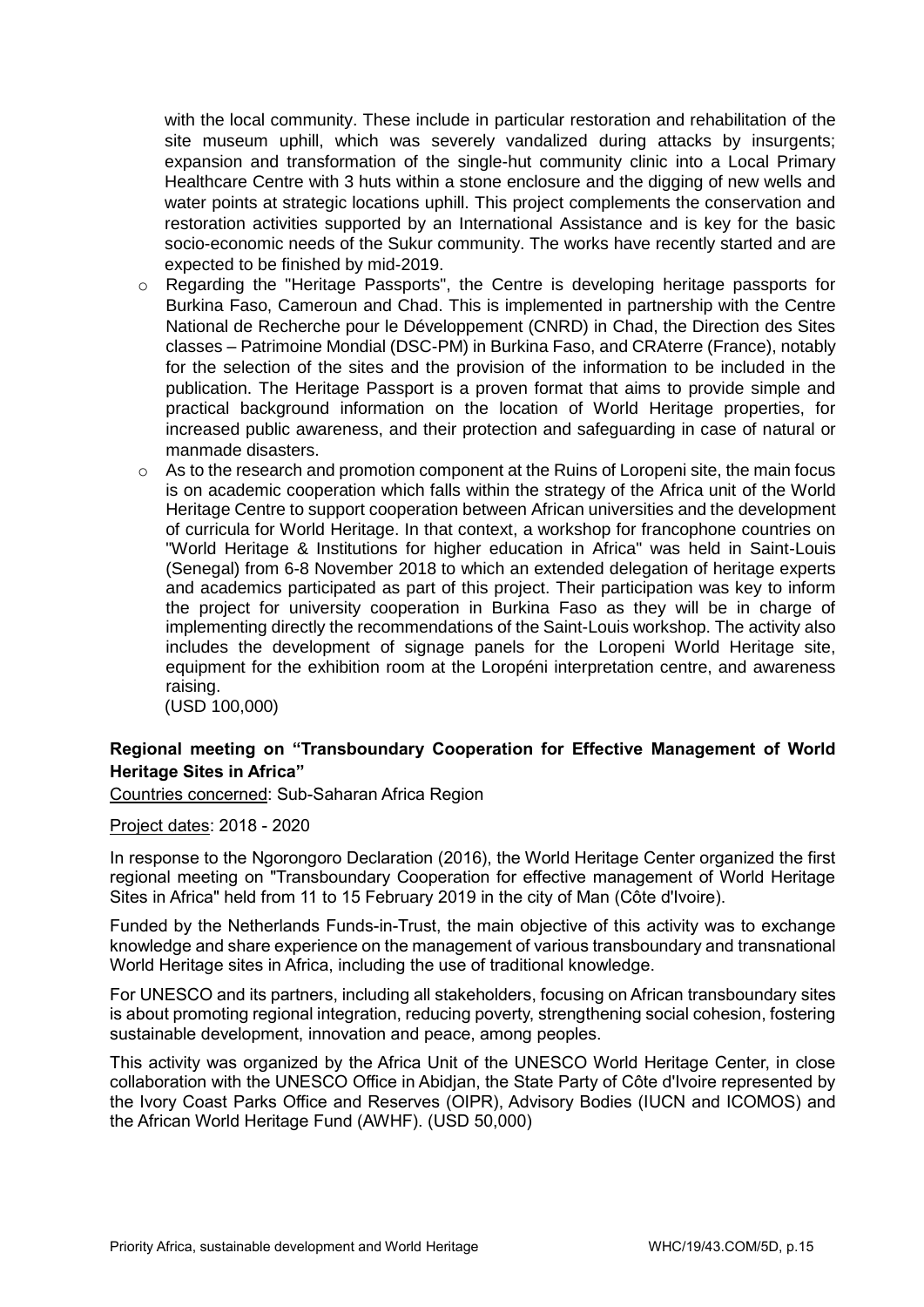## **Future projects (with funding sources identified)**

**Heritage-related skills, job creation and reduction of emigration in the Sahel region** Countries concerned: Sahel countries (in particular, Chad, Burkina Faso, Cote d'Ivoire, Mali, Niger, Senegal)

## Project dates: 2019-2021

o This project aims to contribute to the social and economic development of the Sahel countries and the reduction of emigration, by promoting youth employment in heritage professions within the Sahel region. It will be part of the implementation of the three following Sustainable Development Goals (SDG): end poverty in all its forms everywhere (SDG 1); achieve gender equality and empower all women and girls (SDG 5); and promote inclusive and sustainable economic growth, employment and decent work for all (SDG 8). To this effect, a high-level round-table will be organized, as well as various trainings and activities intended to young people. The project is financed under the Netherlands Fundsin-Trust cooperation. (USD 50,000)

## **Supporting biodiversity and sustainable livelihoods in Lake Malawi National Park World Heritage property**

## Countries concerned: Malawi

Project dates: 2019-2020

 $\circ$  The Netherlands Funds-in-Trust has approved a preliminary concept note for a project (USD 45,000) aiming at improving the livelihoods and well-being of local communities living within the Lake Malawi National Park World Heritage property in Malawi through support to community-based development plans and natural resource management committees. The project is financed under the Netherlands Funds-in-Trust cooperation. (USD 50,000)

## **Strengthening the protection of natural World Heritage sites in Africa and promoting their role in sustainable development.**

Countries concerned: Sub-Saharan countries

## Project dates: 2019-2021

- o Under a renewed partnership agreement with the Government of Norway, the World Heritage Centre proposes to implement a number of activities following priorities set by the World Heritage Committee and fully in line with UNESCO's 39 C/5 in key areas which support the conservation of natural World Heritage sites in Africa, enhance support for sites on the List of World Heritage in Danger, and contribute to revert the current negative perception of the Danger Listing through a methodological framework and awareness raising. These encompass potential priority activities targeting natural World Heritage sites in Africa inscribed on the List of World Heritage in Danger or that are in urgent need of support, considering that among the 54 sites currently on the List of World Heritage in Danger, 16 (30%) are from the African region of which 12 are natural heritage sites that are under serious threat.
- o Other action areas to address threats and Danger Listing foresee support to the Rapid Response Facility (RRF) which, since 2006, has been efficiently providing emergency support, through grants up to 30 000 US Dollar, to natural World Heritage sites in developing countries at times of crisis. The RRF is currently small scale and receives limited funding from 3 private donors. It is therefore crucial to increase the financial basis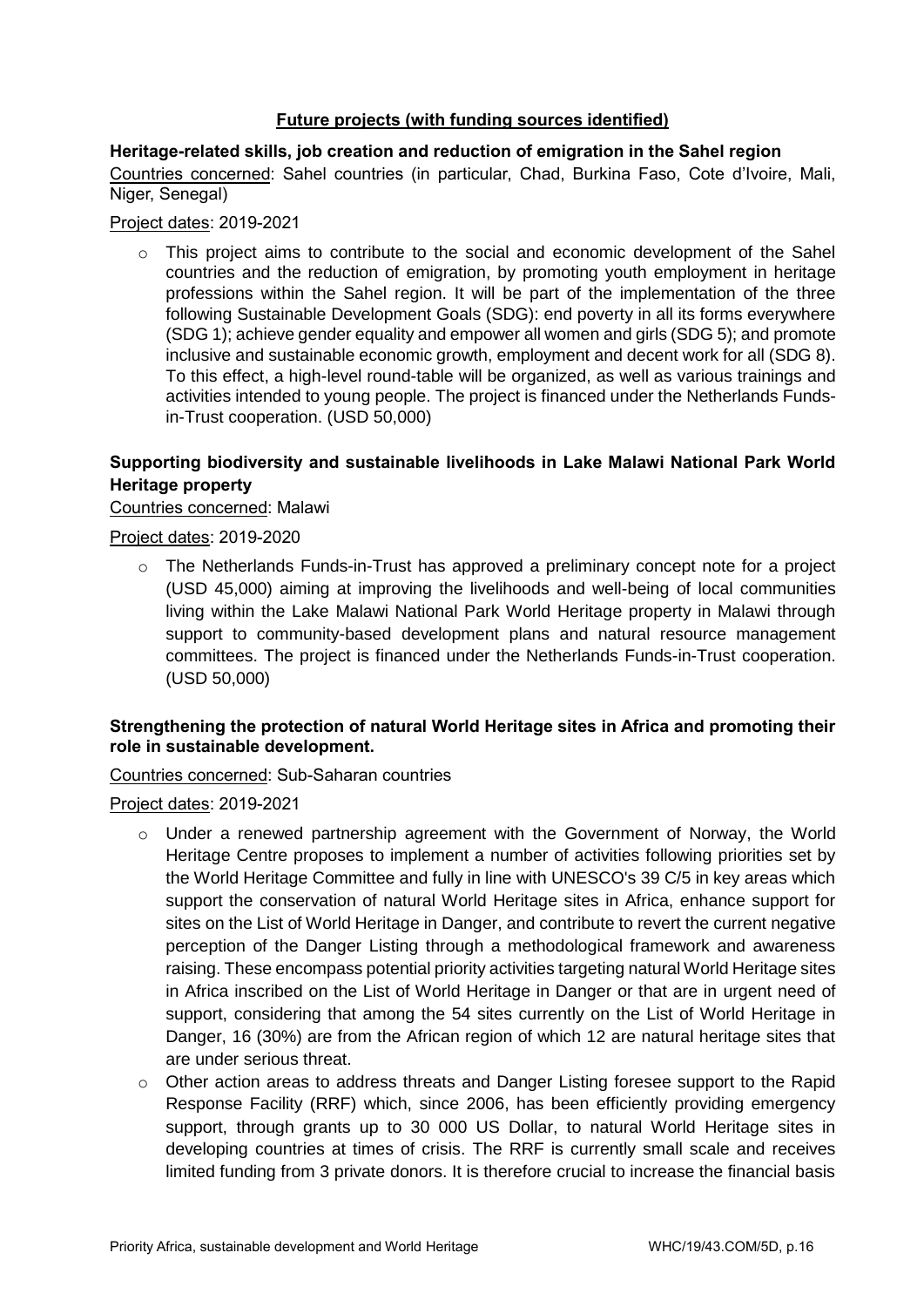for the Facility and mobilize more donors. Other actions will also aim at renewing the communication strategy on the List of World Heritage in Danger in order to reverse its current negative perception.

 $\circ$  A number of activities are proposed to support the conservation and management of African cultural heritage, with particular focus on involving local communities and youth. Particular attention will be given to sites and communities affected by conflicts, notably in the West African Sahel countries, management of urban heritage sites, and strengthening community involvement for the safeguarding of heritage sites. (USD 2,500,000)

# **Improving the representation of African sites on the World Heritage List: upstream support for World Heritage sites**

Countries concerned: Sub-Saharan countries

## Project dates: 2019-2023

o Supportive of the World Heritage Committee's Global Strategy for a representative, balanced and credible World Heritage List, this project aims to improve the representation of African World Heritage sites on the WH List. The project provides technical and financial assistance to selected States Parties in the Africa Region in their efforts to establish the feasibility of possible new nominations or boundary extensions of existing World Heritage sites, nominate key natural and cultural sites on the World Heritage List and update Tentative Lists to include most exception natural sites where such gaps may exist. The project is funded by the Japanese Government (up to USD 800,000).

## **Zanzibar and Oman, a shared history**

Countries concerned: United Republic of Tanzania, and East African Coast Region

Project dates: 2019-2021

o After several centuries of Portuguese rule, Zanzibar fell under control of the Sultan of Oman in 1698. In 1840, Sayyid bin Sultan moved the capital from Muscat (Oman) to Zanzibar, consolidating his power over the entire East African coast. During that period, the House of Wonder and many palaces and official buildings, Omani townhouses and infrastructures were built in and around Stone Town, many of which we can still perceive today in Stone Town in various states of conservation. The World Heritage Centre is finalizing the project proposal on the rehabilitation of Beit-al-Ajaib (House of Wonder), which will be financed by the Sultan of Oman (up to USD 800,000).

## **INTERNATIONAL ASSISTANCE**

*Status: For Implementation Region: Africa Decision: Approved* 

## **Botswana**

Conservation / technical

|  | $ 2896 22$ -May-2017 27,080 |  | Review of the management plan for Okavango Delta World Heritage<br> property |
|--|-----------------------------|--|------------------------------------------------------------------------------|
|--|-----------------------------|--|------------------------------------------------------------------------------|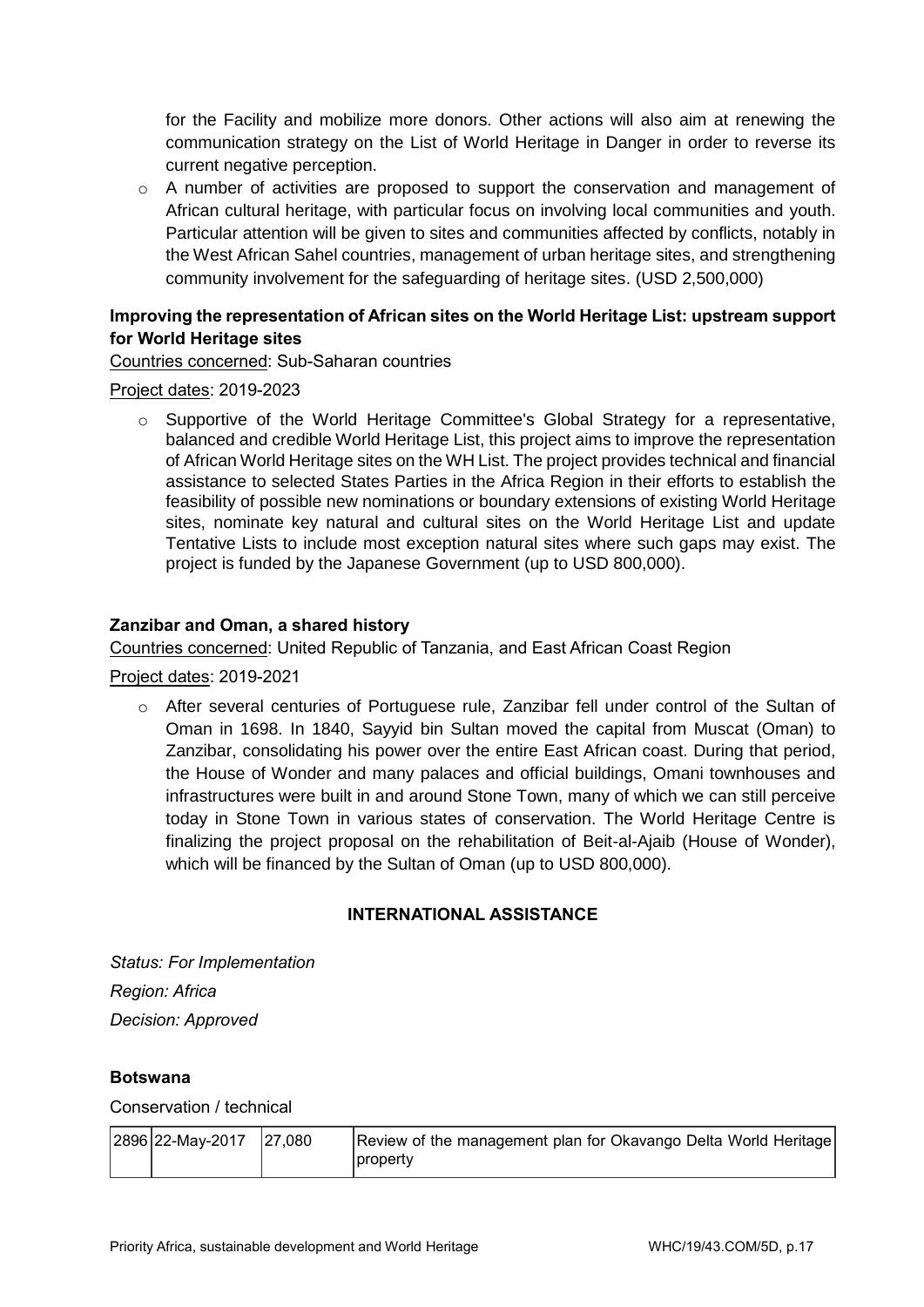## **Cabo Verde**

Conservation / technical

|  | $ 2876 21$ -Mar-2017 27,900 |  | Manuel illustré des normes urbanistiques à Cidade Velha |
|--|-----------------------------|--|---------------------------------------------------------|
|--|-----------------------------|--|---------------------------------------------------------|

## **Comoros**

## Preparatory

| 2999 17-May-2018 29,970 |  |  |  | Assistance au montage du dossier d'inscription des sultanats |  |
|-------------------------|--|--|--|--------------------------------------------------------------|--|
|                         |  |  |  | historiques des Comores au Patrimoine mondial de l'UNESCO    |  |

# **Congo**

Preparatory

| 2874 03-Oct-2017 | 27.300 | Préparation du dossier d'inscription du domaine royal de Mbé sur la |
|------------------|--------|---------------------------------------------------------------------|
|                  |        | IListe du patrimoine mondial                                        |

## **Cote d'Ivoire**

Conservation / technical

| 2684 12-Mar-2015    | 15.000 | ATELIER D'INFORMATION ET DE SENSIBILISATION SUR LE PLAN<br>DE CONSERVATION ET DE GESTION DE LA VILLE HISTORIQUE<br><b>DE GRAND-BASSAM</b> |
|---------------------|--------|-------------------------------------------------------------------------------------------------------------------------------------------|
| $ 3003 17-May-2018$ | 19.565 | Renforcement de la surveillance contre l'orpaillage et le braconnage à<br>ll'intérieur du Parc National de Taï                            |

# **Democratic Republic of Congo**

Conservation / technical

| 2995 17-May-2018 21,700 |         | Organisation du survol                                                           |
|-------------------------|---------|----------------------------------------------------------------------------------|
| 2998 17-May-2018        | 130.000 | Habitat Management and Key Species Monitoring in Garamba<br><b>National Park</b> |

## **Equatorial Guinea**

Preparatory

| 2623 25-Feb-2014 | 27,628 | Etablissement de la Liste indicative de la république de Guinée |  |  |  |  |  |
|------------------|--------|-----------------------------------------------------------------|--|--|--|--|--|
|                  |        | l Equatoriale                                                   |  |  |  |  |  |

#### **Ethiopia**

Conservation / technical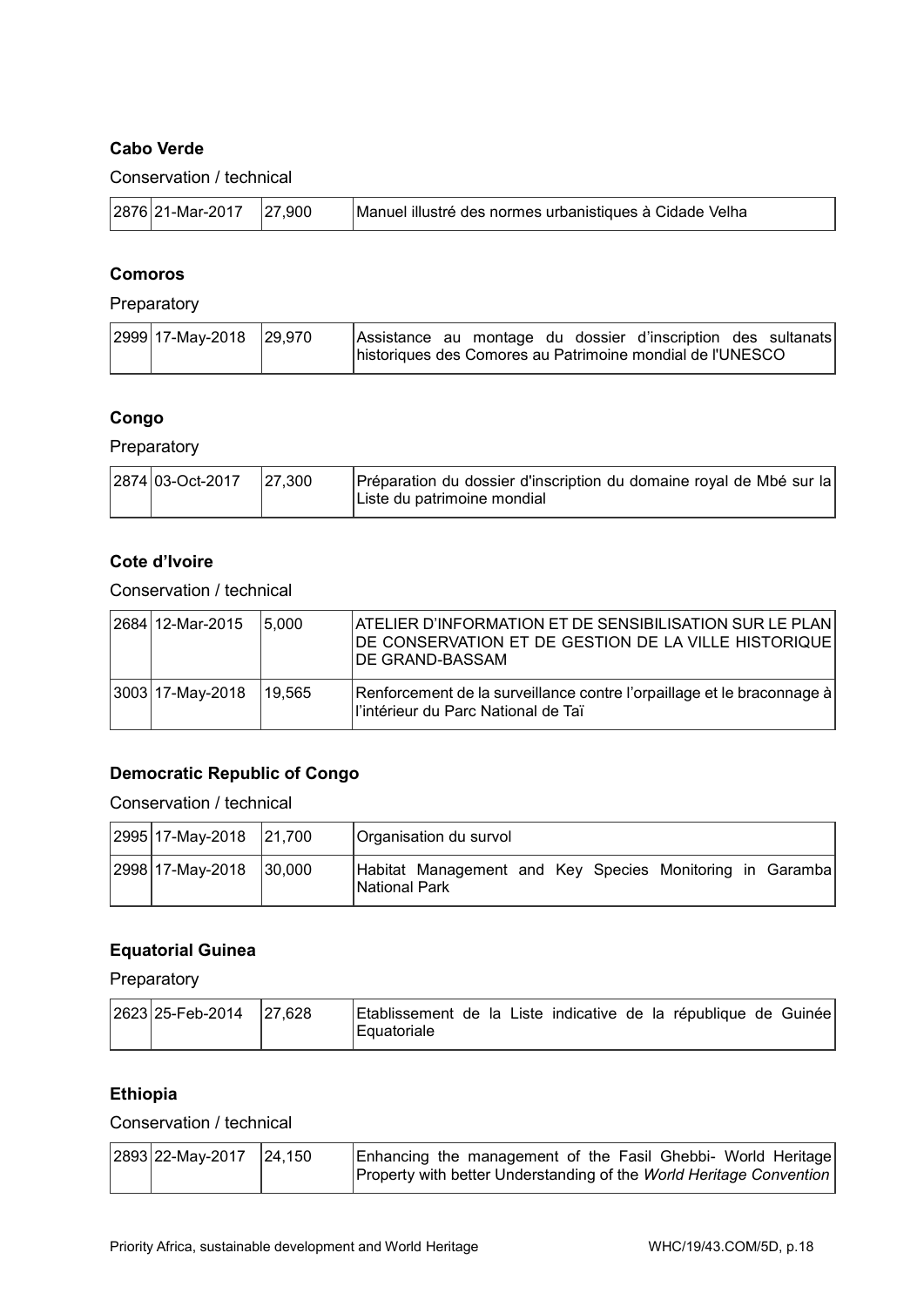| $ 3030 05$ -Mar-2019   16,995 | Systematic assessment of causes and effects of surface degradation      |
|-------------------------------|-------------------------------------------------------------------------|
|                               | of the Tiya megalithic structures and waterlogged field of the property |

## **Ghana**

Conservation / technical

|  | $ 3008 03 -$ Jul-2018 | 185.086 | <b>IPREPARATION OF A MANAGEMENT PLAN FOR THE FORTS AND</b><br>ICASTLES OF GHANA |
|--|-----------------------|---------|---------------------------------------------------------------------------------|
|--|-----------------------|---------|---------------------------------------------------------------------------------|

## **Lesotho**

Conservation / technical

| 2960 05-Feb-2018 14,056 | Strengthening Sehlabathebe community conservation forum to                                                             |  |  |  |  |  |
|-------------------------|------------------------------------------------------------------------------------------------------------------------|--|--|--|--|--|
|                         | enhance community involvement in the conservation and<br>management of the Maloti Drakensberg Park World Heritage site |  |  |  |  |  |
|                         |                                                                                                                        |  |  |  |  |  |

# **Madagascar**

Preparatory

| 2870 21-Mar-2017 | 30.000 | Réalisation d'un inventaire général du patrimoine et de relevés |  |  |  |  |
|------------------|--------|-----------------------------------------------------------------|--|--|--|--|
|                  |        | cartographiques sur le secteur Haute Ville d'Antananarivo       |  |  |  |  |

## **Malawi**

## Conservation / technical

| 2895 22-May-2017 | $ 21,079\rangle$ | Strengthening the management of Lake Malawi National Park World<br>Heritage site                                                                                          |
|------------------|------------------|---------------------------------------------------------------------------------------------------------------------------------------------------------------------------|
| 3017 05-Mar-2019 | 30,000           | Review of management plan, capacity building and development of a<br>new integrated management planning framework for Chongoni Rock<br>Art World Heritage Site in Malawi. |

# **Mali**

## Conservation / technical

| 2962 06-Feb-2018 | 24.585  | Restauration et mise en valeur du Tombeau des Askia à Gao.                            |
|------------------|---------|---------------------------------------------------------------------------------------|
| 2967 06-Feb-2018 | 124.580 | Protection et mise en valeur du bien "Villes anciennes de Djenné"                     |
| 2993 03-Jul-2018 | 24,765  | Restauration et mise en valeur post-crise de la Falaise de Bandiagara<br>(Pays dogon) |

# **Mozambique**

## Conservation / technical

| $ 3012 14$ -Dec-2018 $ 23,260 $ |  |  | Community Participation in the Management and Monitoring  |  |
|---------------------------------|--|--|-----------------------------------------------------------|--|
|                                 |  |  | Processes at the Island of Mozambique World Heritage Site |  |